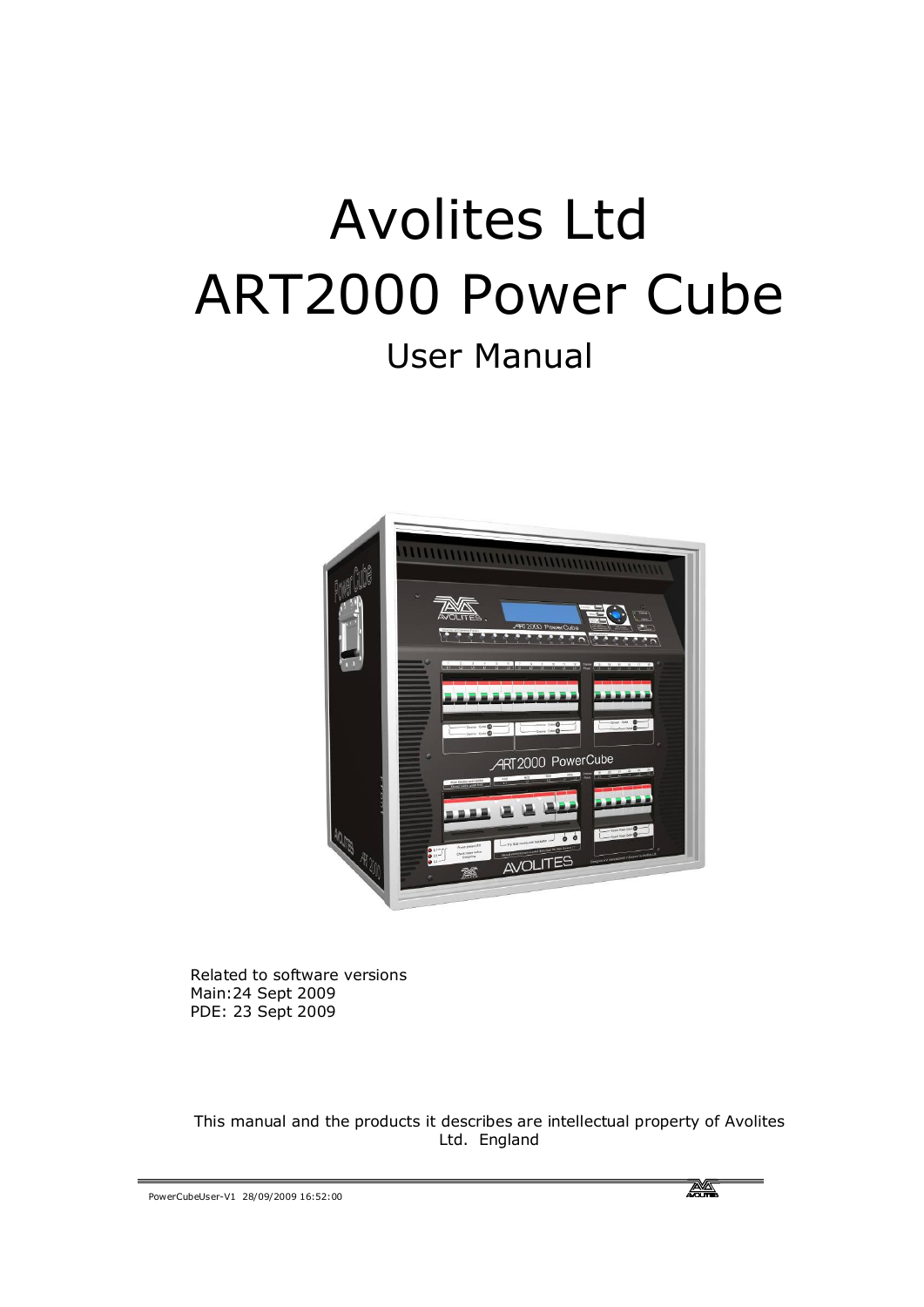Useful Avolites phone numbers:-

Avolites England

Sales and service\* (+44) (0) 20 8965 8522

Service out of hours\*(+44) (0) 831 17 8888

Fax (+44) (0) 20 8965 0290

Email name@avolites.com

Website http://www.avolites.com

Distribution of Avolites products in USA:-

Avolites America

|     | Sales and service* $(+1)$ 423 938 2057 |
|-----|----------------------------------------|
| Fax | $(+1)$ 423 938 2059                    |

\*Before contacting Avolites for service enquiry please ensure that you have the product serial number and the Software version (shown at switch on).

The latest version of this manual (MS Word 2000 & PDF) and ART2000 Power Cube Software can be downloaded from the Internet.

#### **The small print :**

#### **No Liability for Consequential Damages**

Avolites has a policy of continuous product and documentation improvement. As such the detail within this manual may not match the operation of the ART2000-PC.

In no event shall Avolites be liable for any direct, indirect, special, incidental, or consequential damages or loss whatsoever (including, without limitation, damages for loss of profits, business interruption, or other pecuniary loss) arising out of the use or inability to use the ART2000-PC even if Avolites Ltd. has been advised of the possibility of such damages. Because some jurisdictions do not allow the exclusion or limitation of liability for consequential or incidental damages, the above limitation may not apply to you.

Reprint and revision history:

Created from specification doc By J.B.Toby, Avolites Ltd

General text originally by by Tim Mitchell, Sabre Technology Ltd Tel: 01482 831031

24/09/09 adjusted general text J.B.Toby, Avolites Ltd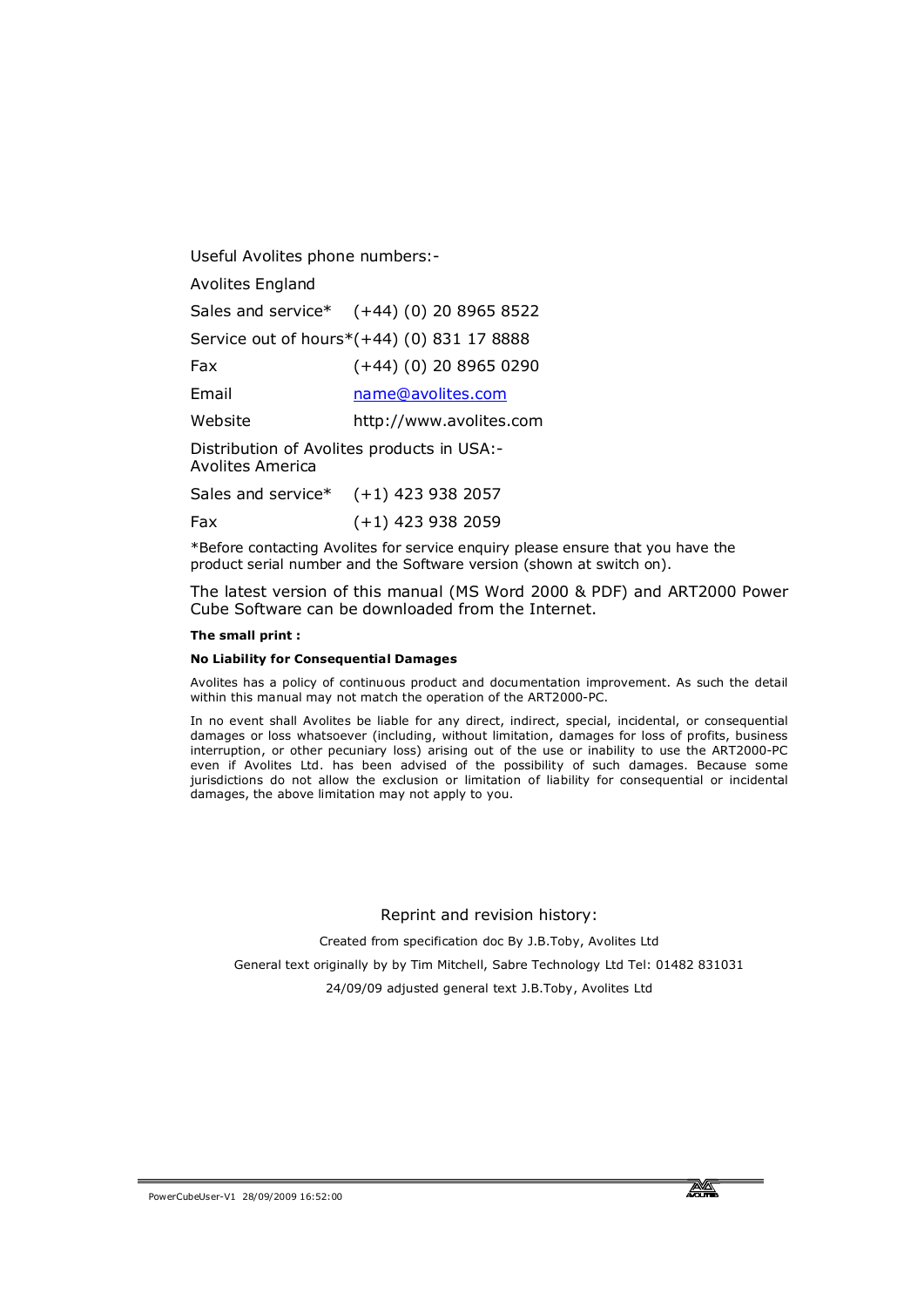#### C O N T E N T S

|                         | THE ART2000 POWER CUBE DIMMING SYSTEM                        | 5                   |
|-------------------------|--------------------------------------------------------------|---------------------|
| 1.1                     | What it does                                                 | 5                   |
| 1.3                     | 1.2 Important safety information<br>Quick start instructions | 5<br>5              |
|                         | 2. FEATURES OF THE ART2000 POWER CUBE                        | 6                   |
| 2.1                     | Flight case lids                                             | $\overline{7}$      |
| 2.2 Front               |                                                              | $\overline{7}$      |
| 2.3 Back                | 2.4 Earth bonding pillar                                     | $\overline{7}$<br>8 |
| 3.                      | <b>INSTALLING THE ART2000 POWER CUBE</b>                     | 8                   |
| 3.1                     | Positioning the ART2000 rack                                 | 8                   |
| 3.2<br>3.3              | Power supply                                                 | 9<br>9              |
| 3.4                     | Connections to lights<br>Control connection                  | 11                  |
|                         | 3.5 Testing channels using the local control faders          | 11                  |
| 3.6                     | Support from your reseller or Avolites direct                | 11                  |
| 4.                      | THE USER INTERFACE                                           | 12                  |
| 5.                      | <b>MAIN FUNCTION LIST</b>                                    | 12                  |
| 6.                      | <b>DMX START ADDRESS IN "START" MODE</b>                     | 14                  |
| 7.                      | DMX START ADDRESS IN "PATCH" MODE                            | 14                  |
| 8.                      | <b>ARTNET START ADDRESS IN "START" MODE</b>                  | 15                  |
| 9.                      | <b>ARTNET START ADDRESS IN "PATCH" MODE</b>                  | 16                  |
|                         | <b>10. DMX ADDRESS MODE</b>                                  | 16                  |
| <b>11. CURVE MENU</b>   |                                                              | 18                  |
| <b>12. LIMIT MENU</b>   |                                                              | 19                  |
|                         | <b>13. PRE-HEAT MENU</b>                                     | 20                  |
|                         | <b>14. MEMORY STORE</b>                                      | 21                  |
| <b>15. FADERS MODE</b>  |                                                              | 22                  |
|                         | <b>16. MEMORY REPLAY</b>                                     | 23                  |
| <b>17. CHANNEL TEST</b> |                                                              | 23                  |
| 18. LEVELS              |                                                              | 23                  |
|                         | 19. IP SETTINGS, IP, IP MASK AND GATEWAY                     | 24                  |
|                         | <b>20. USER SETTINGS</b>                                     | 24                  |
| 20.1                    | Date & Time                                                  | 24                  |
|                         | 20.2 Panel Lock<br>20.3 PHASE SETUP                          | 25<br>26            |
| 21. SYSTEM              |                                                              | 28                  |
| 21.1                    | Event Log                                                    | 29                  |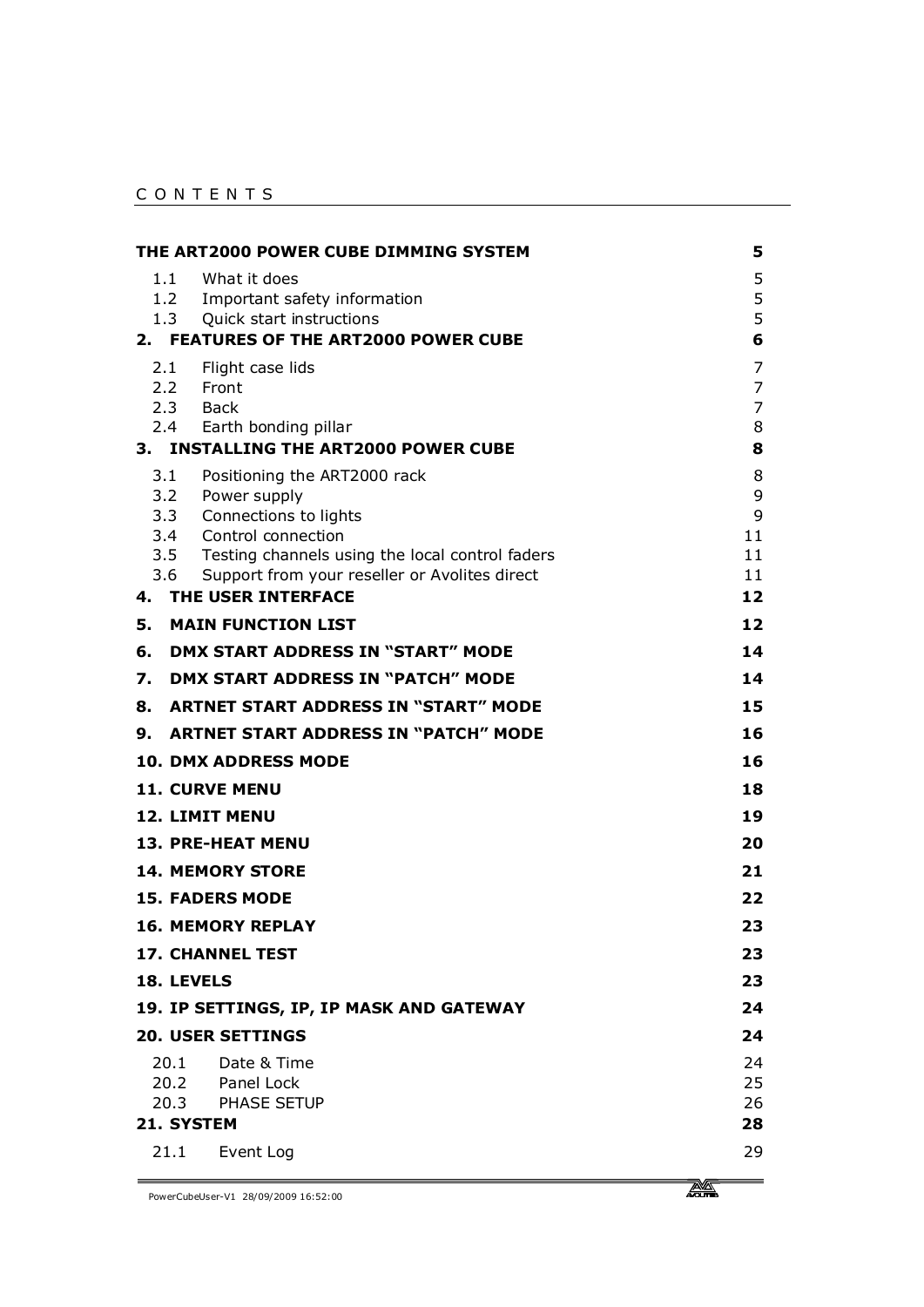| 21.2                                 | Software Versions           | 29 |
|--------------------------------------|-----------------------------|----|
| 21.3                                 | Serial, MAC, & RDM ID's     | 30 |
| 21.4                                 | <b>System Status</b>        | 30 |
| 21.5                                 | Flicker Finder              | 30 |
| 22. WIPE ALL                         |                             | 31 |
|                                      | <b>23. PANEL UNLOCK</b>     | 31 |
|                                      | <b>24. UNLOCK DMX</b>       |    |
|                                      | <b>25. SOFTWARE UPGRADE</b> | 32 |
| 25.1                                 | <b>Future features</b>      | 32 |
| 25.2                                 | System software limitations | 32 |
| 25.3                                 | Known User Interface issues | 33 |
| 25.4<br>PDE-DSP software limitations |                             |    |

Ξ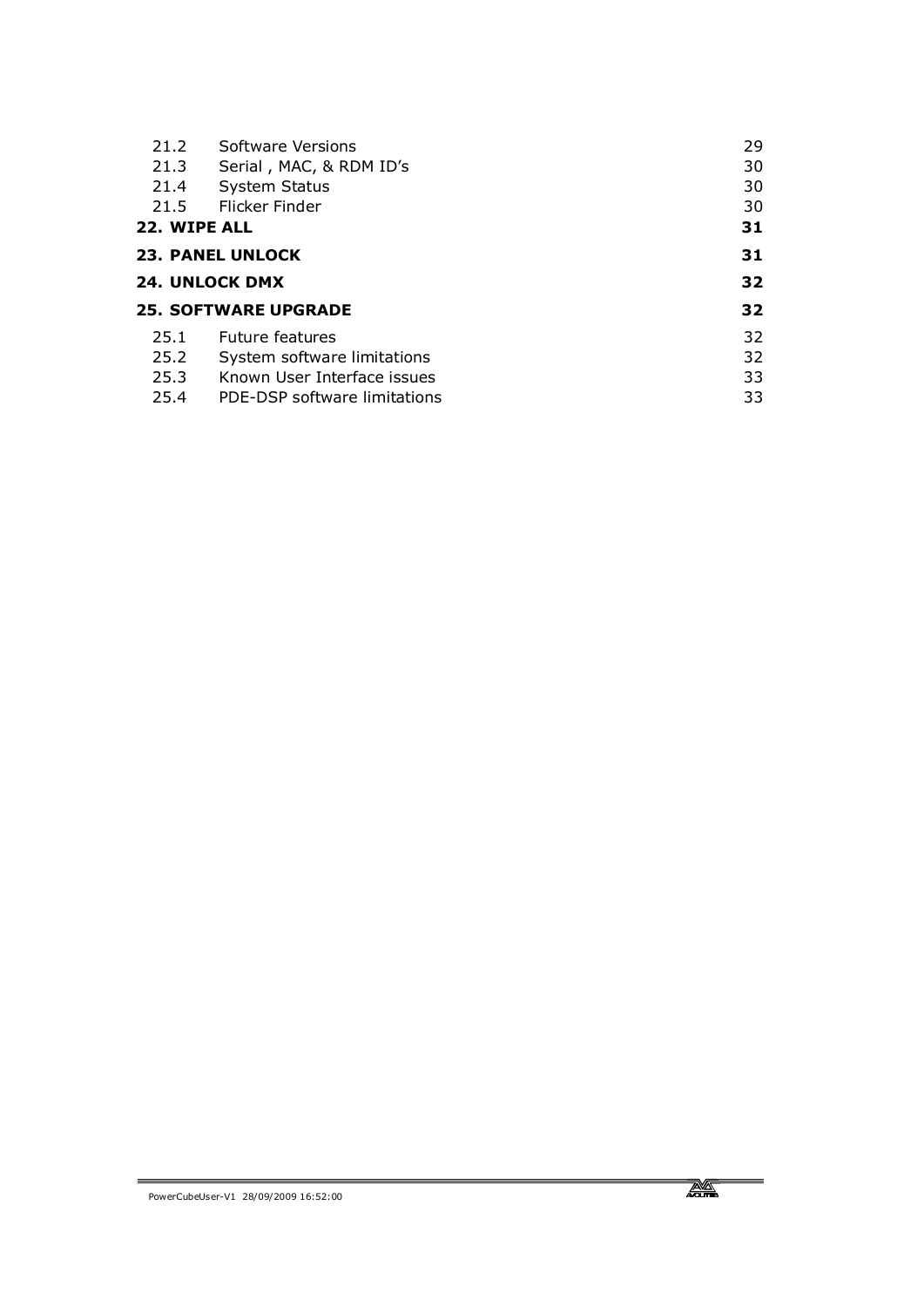# **The ART2000 Power Cube dimming system**

Thank you for selecting the Power Cube.

This manual is designed to help you get the most out of your Avolites ART2000 Power Cube. Even if you hate reading manuals, read this section because the next couple of pages contain some **important safety information** which you should be aware of.

At the end of the manual there is a quick summary of how the DMX control system works, a Glossary explaining some of the technical terms used in the manual, and an Index which can be used to find what you need in the manual.

#### **1.1 What it does**

The ART2000 Power Cube provides a complete solution to Dimming, Moving Light Power and data distribution. You no longer need to have separate mains distribution making set-up times faster and reducing the number of individual components needed to put a show together.

The ART2000 Power Cube controls up to 18 individual dimmer channels with each a 10A capacity, and can supply up to a further 12 channels of fixed power, 6 shared channels of 10A and 6 dedicated channels of 10A capacity

There are also two separate 16A utility outlets in the form of two CEE 16A sockets

The design incorporates full monitoring and status feedback via the backlit LCD display. For simple events you can operate without a console by setting up a dimmer state on the test faders, or you can record 12 internal memories for replaying a simple show.

Other features include DMX and ArtNet input with full DMX patch, dimmer curve and output limit selection per channel, power OK indicators.

### **1.2 Important safety information**

*This system uses 3-phase power and can be a serious hazard to health.* This manual is however not a safety manual.

The system should be installed and operated only by a competent person. When installing you should check local regulations regarding the separation of lighting fixtures on different phases. If you are in any doubt as to the safe installation of the system you should employ the services of a qualified electrical contractor.

Do not operate the system with known electrical faults or when partially dismantled because this makes live parts accessible.

Before turning on the ART2000 Power Cube, ensure that mains is correct and that the three mains LEDs are lit

### **1.3 Quick start instructions**

Below are the step by step quick instructions to safely power up and down a complete system

*1.3.1 Power Up*

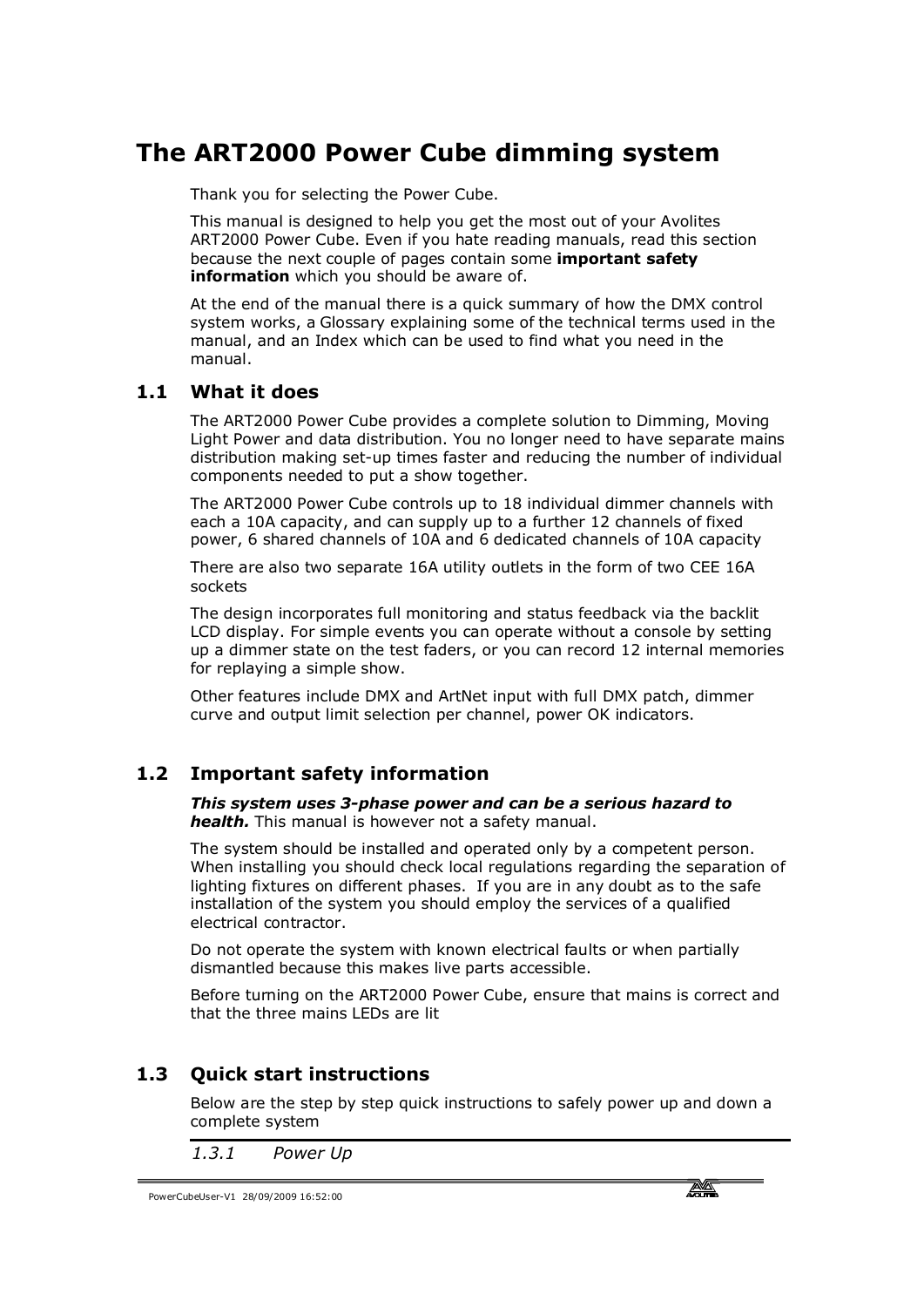- → The dimmer should be placed suitable place indoors or outdoors where it *is protected from direct exposure to rain. (see also "Installing the Power Cube").Note that the case has markings to indicate what the front side is.*
- **→** Remove the Front and Back lid
- $\rightarrow$  Ensure the main breaker is off, and ensure that the channel and utility *breakers are switched off.*
- Ë *Connect the Power Cube to a 3 phase CEE 63A 5 pin socket delivering 3 phases, Neutral and Earth (TN-S) system.*
- **→** Observe that the three mains LEDs on the front are lit.
- $\rightarrow$  Turn on the dimmer by switching on the mains isolator, and observe the *LCD light up and showing the main screen*
- Note: If you cannot read the display you may need to adjust the display contrast control at the bottom right hand corner of the display.
- → Connect the loads to the dimmer (Socapex, Harting and Cee outlets)



#### **Warning..**

**Make sure that moving lights are NOT connected to the A1- 2, B1-2 and C1 outlets**

- **→** *Connect the DMX or Artnet control cables to the dimmer*
- $\rightarrow$  Turn on the desired breakers when the load is connected

*1.3.2 Power Down*

Moving lights;

- Note: Be aware that some moving lights prefer to be turned off by sending them a specific "lamp off" command. This is normally done from the console.
- Ë *"Lamp off" Moving lights*
- $\rightarrow$  *Turn of the distribution breakers*

Dimmer channels;

- **→** Bring down any levels from the console OR...
- → remove the DMX feed and press [OK] when the "Locked DMX data message*" appears in the LCD screen this will fade down the channels, the trip the channel breakers*
- $\rightarrow$  *Trip the Mains Isolator on the dimmer*

**Warning**: It is preferable not to use the RCB as an ON/OFF switch, as arcing may reduce the RCB's protecting ability.

### **2. Features of the ART2000 Power Cube**

This chapter gives a quick rundown on what each part of the ART2000 Power Cube does. If you are new to the system, read this!

PowerCubeUser-V1 28/09/2009 16:52:00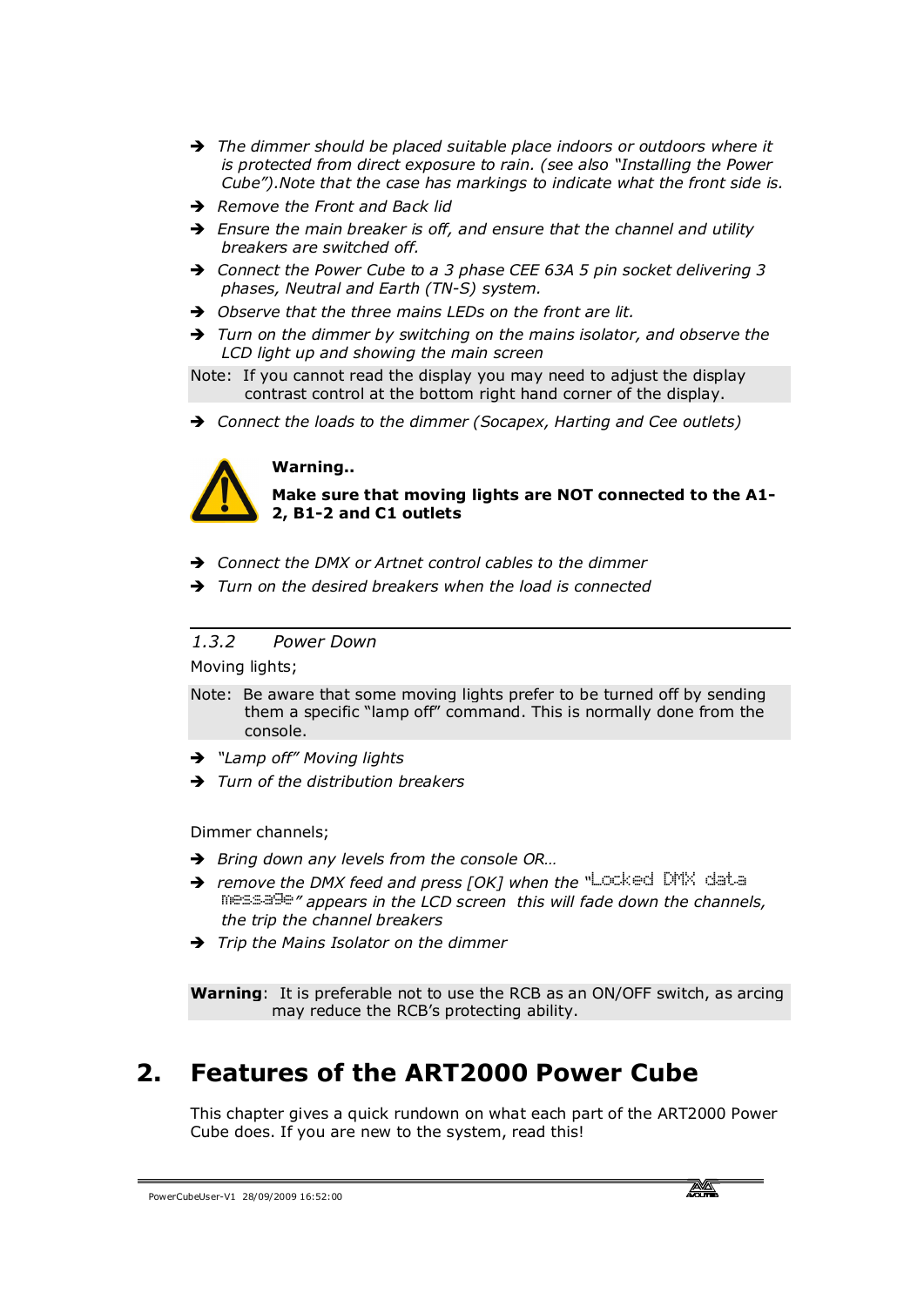### **2.1 Flight case lids**

The front and back flight case lid are identical.

To open the case, press down into the lock as indicated and pull the top of the lid towards you, then lift it out of the case.

Note: Do not fit the lid while the dimmer is in use. Current regulations (BS7909) state that the beakers need to be accessible for emergency use. The controls including the faders can be software locked.

To close the lid hook metal plates on the base of the lid behind the aluminium case strip as shown and then move the top of the lid towards the dimmer. And press until the latch secures.

Note: The lids do not fit upside down on the dimmer

#### **2.2 Front**

From the top the front panel you will find the large backlit LCD with the menu controls and local faders. Below that are the dimmed channel breakers and below that are the distribution breakers.



### **2.3 Back**

The back panel on the top left hand side are the DMX and Artnet in and outlets, below that are the two utility breakers and to the right are the 8 Socapex or Harting outlets that connect the loads

Below the outlet panel is an area where the mains connector is stored. The main inlet cable is routed along the perimeter of the flight case as show below. The edge strip of the flight case provides an edge that retains the

PowerCubeUser-V1 28/09/2009 16:52:00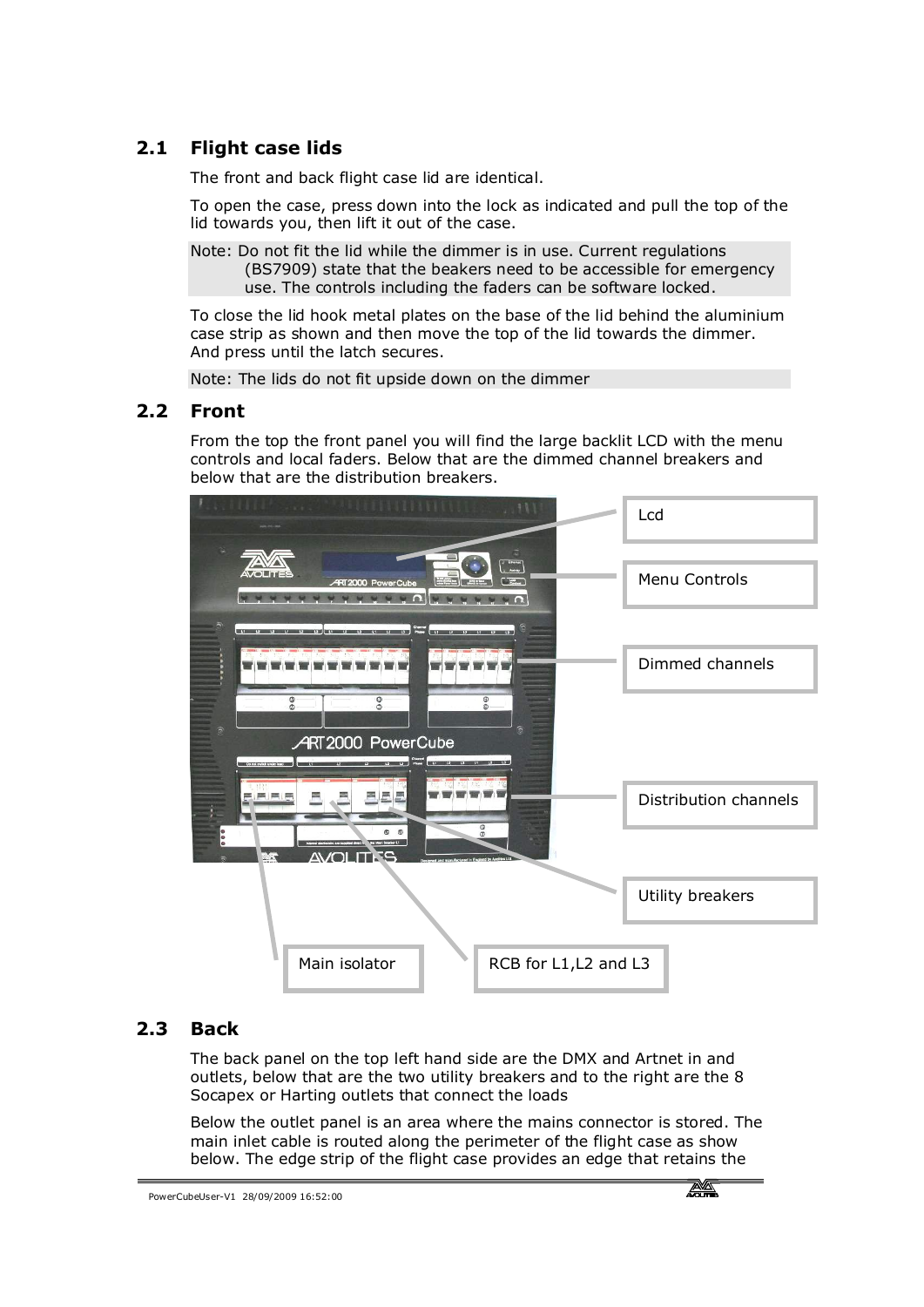cable inside the dimmer



### **2.4 Earth bonding pillar**

The Earth Bonding stud which you may need to use depending on your installation can be found near the main inlet cable



# **3. Installing the ART2000 Power Cube**

This chapter contains details of how to install the ART2000 Power Cube, either for temporary or permanent operation.

### **3.1 Positioning the ART2000 rack**

Choose a location for the rack which is as near to the power feed as possible and allows access to the front and back of the rack. Consider how the cables will run in from the power feed and out to the lights, and try to avoid crossing walkways.

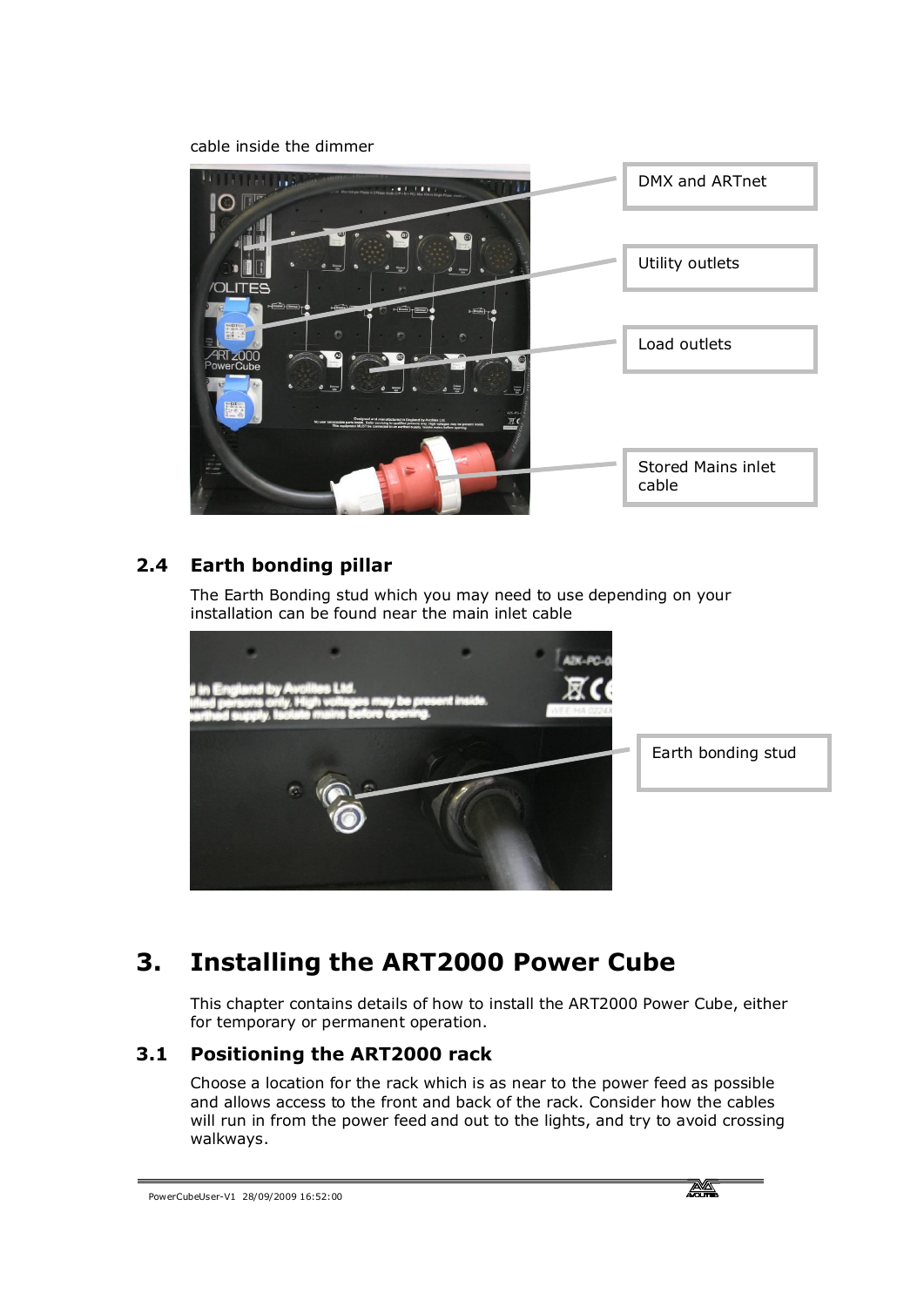If you are unsure about the safety you should contacts a competent body to advice you.

The ART2000 Power Cube is designed to operate in a maximum ambient temperature of 40°C and can run continuously when fully loaded at 10A per dimmer channel. The rack is fan-cooled, you must ensure there is adequate ventilation available - if the system is running in a closed room, consider providing external ventilation to the room (see Specifications on page **Error! Bookmark not defined.** for cooling information). The system may shut dimmer channels down if it cannot release the heat generated.

If you are using the system on an outdoor stage, ensure that the rack is situated somewhere dry and clear of the ground. If you shelter the rack with tarpaulins make sure that you do not obstruct the air vents. Black tarpaulin is generally unsuitable.

#### **3.2 Power supply**

The Power Cube can be run from Three phase and Single Phase supplies, please read the following section carefully

#### *3.2.1 Three Phase power supply*

In most cases you need to provide a three phase and neutral power supply to the ART2000 (TN-S) which is capable of delivering the amount of power required to run all the lights which are connected to it. If the power supply is under-rated it may trip during your show if you turn too many lights on at once. This is obviously not a good thing to happen. Also, an overloaded mains supply can suffer from a distorted waveform which can make it difficult for the ART system to control your lights accurately.

Warning: Never use mains supplied with "reduced neutral" cable sizes, as dimmers inherently dump large currents in the neutral connection. These kind of mains supplies are sometimes called "industrial" and are not suitable for dimmer applications.

When ordering or specifying a mains supply state that it is for "phase angle controlled light dimming"

The frequency of the mains is automatically tracked by the system, which makes the ART system suitable for use on local generator sets.

#### *3.2.2 Single Phase Power Supply*

In some cases you may want to connect the Power Cube to a single Phase supply. In this case you need to provide a cable that connects the three phase 63A mains inlet to the single phase mains supply. The three phases on the input of the dimmer are combined to the single phase of the supply.

The single phase supply must not be larger then 63A

When running the Power Cube from Single Phase the dimmer system needs to be set to run to run of single Phase (see Setting supply

### **3.3 Connections to lights**

You connect the lighting rig to the ART2000 either through the multipin connectors (Socapex or Harting) or through direct outlets on the rear panel. There are up to 8 multipin connectors, each of which carries 6 channels (Harting-type connectors may carry 8 channels).

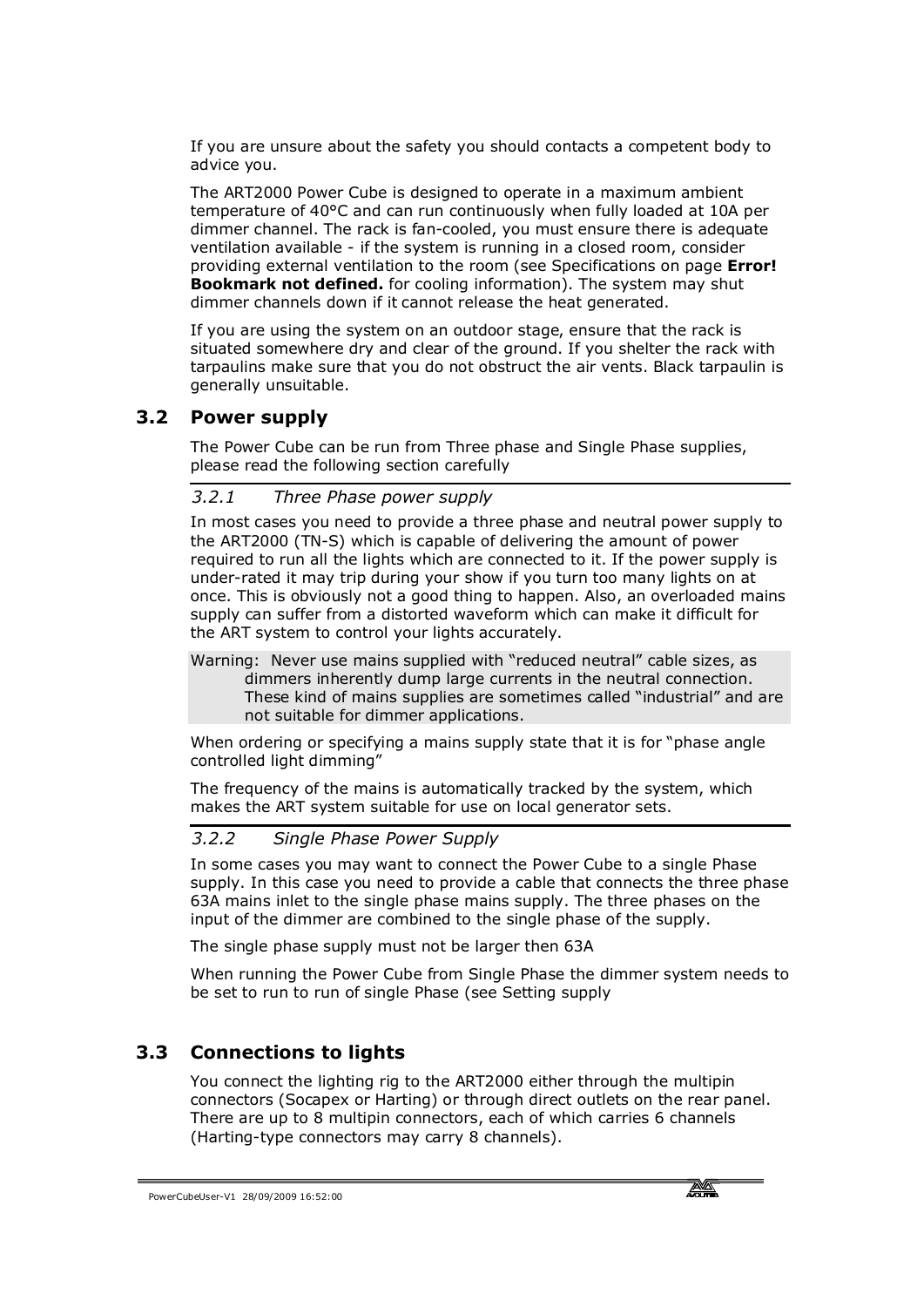Do not connect or disconnect the multipin connectors whilst channels are turned on, as this may cause arcing which will damage the connectors.

The Power Cube has 3 types of outlet usages, being dedicated Dimmer, shared dimmer and fixed mains and fixed mains.

| <b>Outlet</b>  | <b>Dimmer function</b> | <b>Fixed mains function</b> | Capacity |
|----------------|------------------------|-----------------------------|----------|
| A1             | Channel $1 - 6$        |                             | 10A      |
| A2             | Channel $1 - 6$        |                             |          |
| <b>B1</b>      | Channel $7 - 12$       |                             |          |
| <b>B2</b>      | Channel $7 - 12$       |                             |          |
| C1             | Channel 13 - 18        |                             |          |
| C <sub>2</sub> |                        | Channel 13 - 18             |          |
| D <sub>1</sub> |                        | Channel 19 - 24             | 16A      |
| D <sub>2</sub> |                        | Channel 19 - 24             |          |

The following table shows the outlets and their function



#### **WARNING Take care not to connect the moving lights to the C1 (Top) outlet by accident. Dimmed mains can damage moving lights**

#### **Always double check the connections made**

The Outlets are marked clearly on the front of the dimmer and on the back of the dimmer as A1, A2, B1, B2, C1, C2, D1, D2

Please note that Outlets C1 and C2 are sharing breakers 13-18 therefore the combined capacity is 10A

A schematic diagram of the breaker, dimmer and outlet is available near each outlet on the back of the dimmer

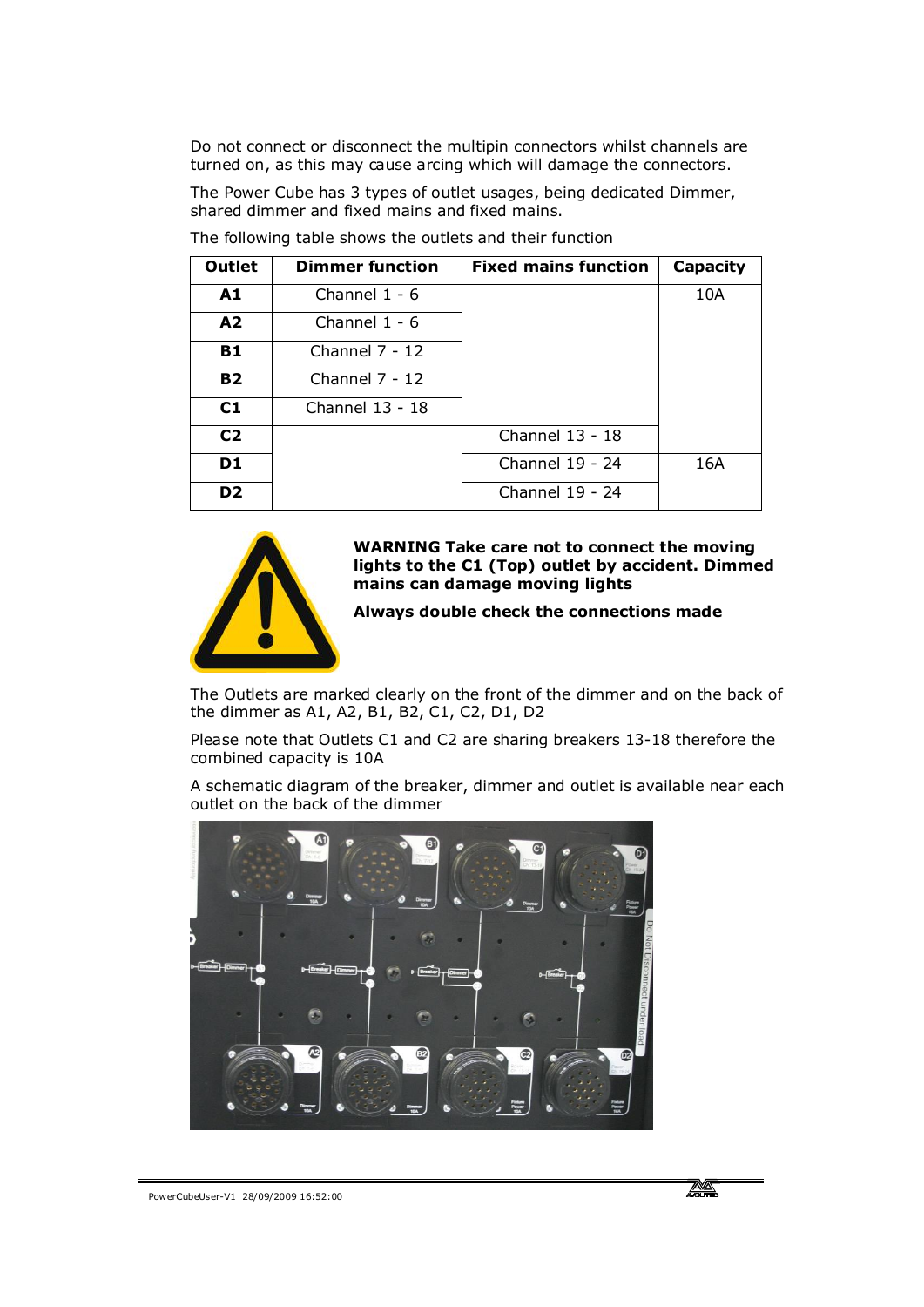### **3.4 Control connection**

A DMX input with two isolated buffered outlets are provided.

This allows you to buffer the DMX from the console to the moving lights or other fixtures. When the dimmer is powered off it will not generate any DMX from the two outlets.

The Ethernet connector can be used to feed the dimmer ARTnet information instead of DMX. In this mode the DMX outlets will be controlled by the ARTnet and transmit the same universe as the dimmer is set to

If you need to change the DMX start address of the system this is described in section **Error! Reference source not found.**.

The Power Cube does not need a DMX termination as it does not loop the DMX and thus always terminated the line

#### **3.5 Testing channels using the local control faders**

When you are setting up the rig, it is useful to be able to fade up a channel from the dimmer. The Power Cube has 18 faders to allow you to do this. However, the faders can be disabled to prevent people playing with them. The display shows Faders: Test On or Faders: Test off to tell you what the current setting is.

#### *3.5.1 Using the local faders*

- Ë *Press [FADERS On or Off] key to enable the faders*
- $\rightarrow$  Turn the fader on the channel you want to change
- → The fader and the DMX input are combined, whichever is highest has *control*
- Ë *Press [FADERS On or Off] when you have finished.*

The local faders combine with the DMX input using highest-takes-precedence (HTP) rules, in other words if the DMX input is turning the channel on full, you will not be able to take control using the local fader.

You can also program 12 memories into the ART2000 Power Cube, which is useful in case of emergency, or for very simple setups where you do not need a control console. This is described on page **Error! Bookmark not defined.**.

#### **3.6 Support from your reseller or Avolites direct**

If you require support for this product please do not hesitate to call your local supplier or Avolites Direct.

When contacting any support staff always have the serial number to hand as we use this to track your support case. The serial number can eb found just above the large AVOLITES logo on the front panel and should start with A2K-PC- and then four digits

If the unit stops performing as it should we would kindly ask you to call support in and out of office hours to state the problem.

This will help us identify the problem as we will have the opportunity to ask you to do some test with the unit in situation.

This direct interaction is of great value to the product development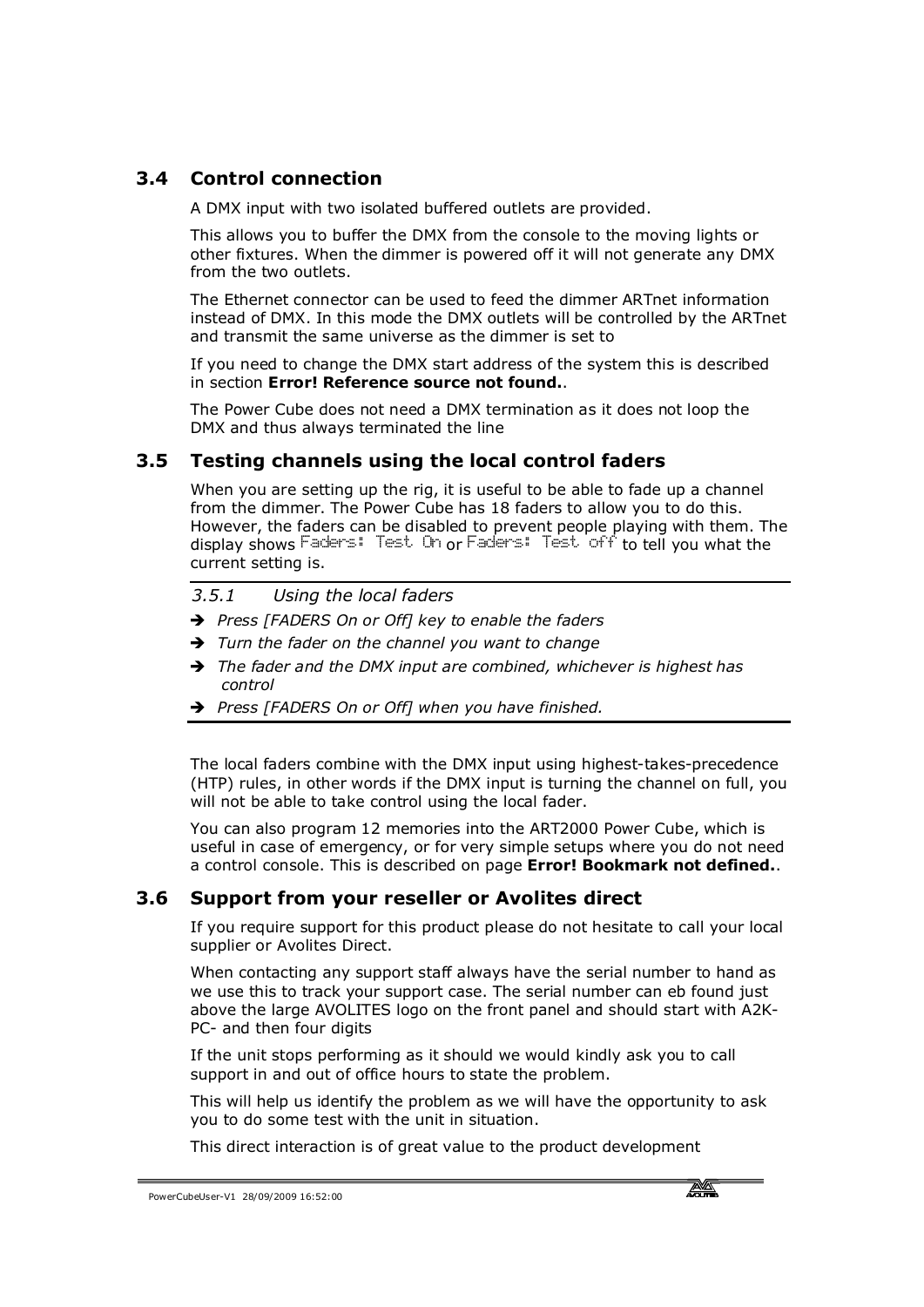Non urgent problems or remarks can be relayed to Avolites later on. Telephone number of your local supplier …………………………..

**Avolites Sales and service\* (+44) (0) 20 8965 8522 Avolites Service out of hours\* (+44) (0) 831 17 8888**

# **4. The User Interface**

The ART2000 Power Cube uses a cursor key matrix and three dedicated switches to navigate the functions

Cursor key matrix controls the Up/Down and Left/Right direction. To enter a function or accept a selection press the centre key marked [OK].

A bulb with animated light rays is used as a "hart beat" indicator (not shown in this document screen examples)

Typical screen after power-up:

| PP 1<br>DMX<br>Status: running | Artret AAA.AA1<br>Faders: Test.on    |
|--------------------------------|--------------------------------------|
| 4<br>- 2 X                     | 5 6 7 8 9 10 11 12 13 14 15 16 17 18 |

The status line indicates the mode the system is in,

System Status modes:

- · Running OK (normal operation mode)
- · Warning (see System log for details)
- · Reset (after power up and manual reset)

### **5. Main Function List**

The ART2000 uses menus contained in a list, pressing the menu key will open the list and the cursor UP / DOWN can be used to select the desired function

- Ë *Press the [Menu] Key to start the Menu system*
- → Use [Down] to step through the menu items from the top of the list
- → Use [UP] to step through the menu items from the bottom of the list
- Ë *Press [OK] to select a function.*

#### *Single level function*

- Ë *Change a single setting (using [UP] and [DOWN])*
- → Press [OK] to select or safe the setting and terminate the function.

#### *Multi level function*

- Ë *Select a Channel or function (using [UP] and [DOWN])*
- → Press enter to select the channel and move to the channel Attribute or *Function detail*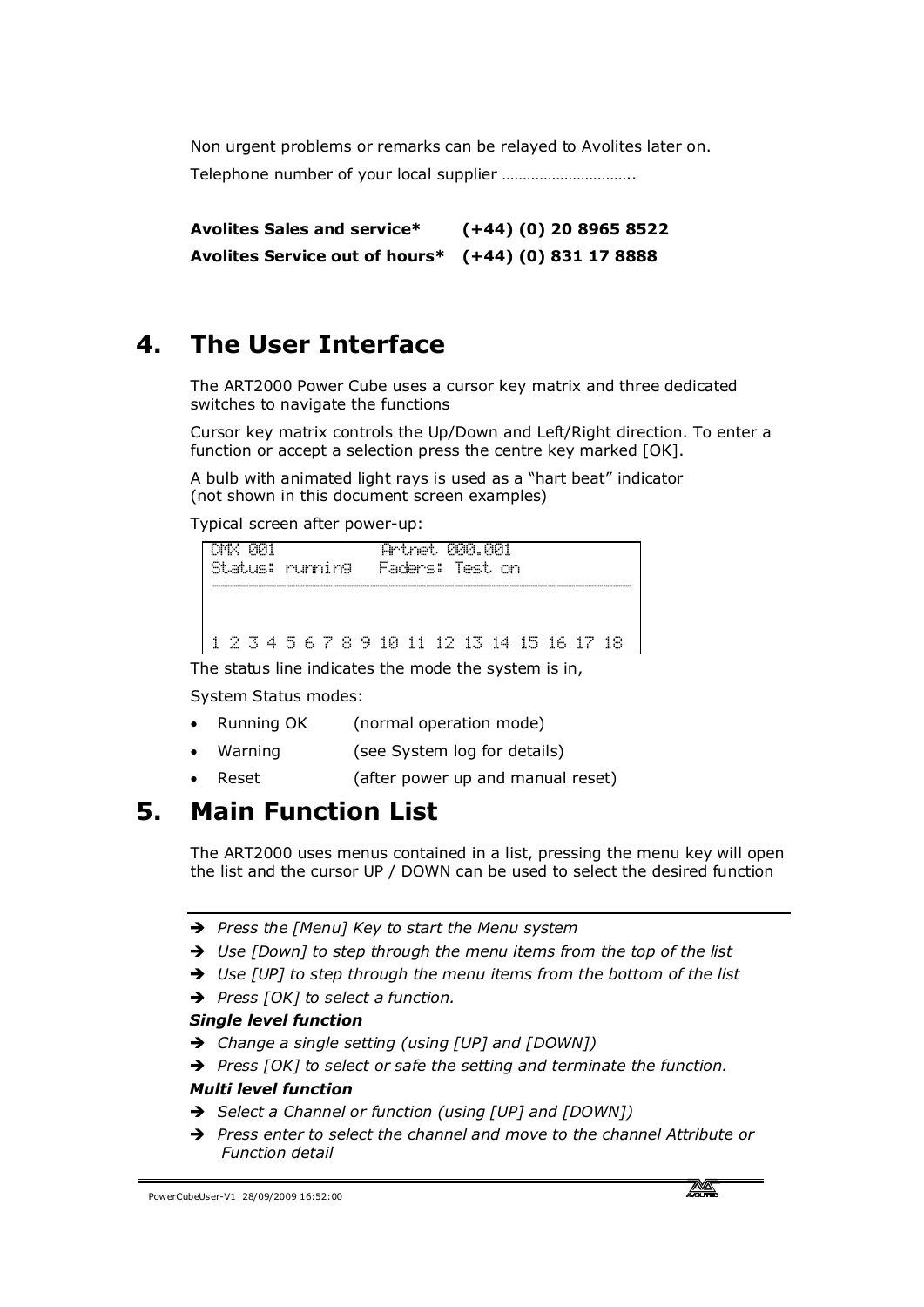- → Use [UP] and [DOWN] to change the attribute or Function detail
- Ë *Press [OK] to save the channel attribute or select the function detail*
- $\rightarrow$  If there are more then one function detail (like the IP address) then the *[LEFT] and [RIGHT] key can be used to navigate the details*
- Ë *Press Enter to safe each channel attribute or function detail.*

Note: Pressing [MENU] when in a function will restart that function

- Note: Single settings and attributes that have more then 10 entries can be auto-incremented by holding the [UP] or [DOWN] Key for more then 2 seconds
- Note: A short description of the function is given on the LCD below the menu selection
- Note: After a power-up or reset, pressing the Menu key will start the menu at the "DMX" function.

Functions

- · DMX
- · ARTNET
- LINE ADDRESS MODE
- **CURVE**
- **LIMIT**
- PRE-HEAT
- **MEMORY STORE**
- FADER MODE
- **LEVELS**
- · IP SETTINGS
	- · ADRESS
	- **MASK**
	- · GATEWAY
- USER SETTINGS
	- · PANEL LOCK
	- · PHASE SETUP
	- · DATE & TIME
- **SYSTEM** 
	- · EVENT LOG
	- · SOFTWARE VERSIONS
	- SERIAL, MAC, RDM ID'S
	- **SYSTEM STATUS**
	- · FLCIKER FINDER
- · WIPE ALL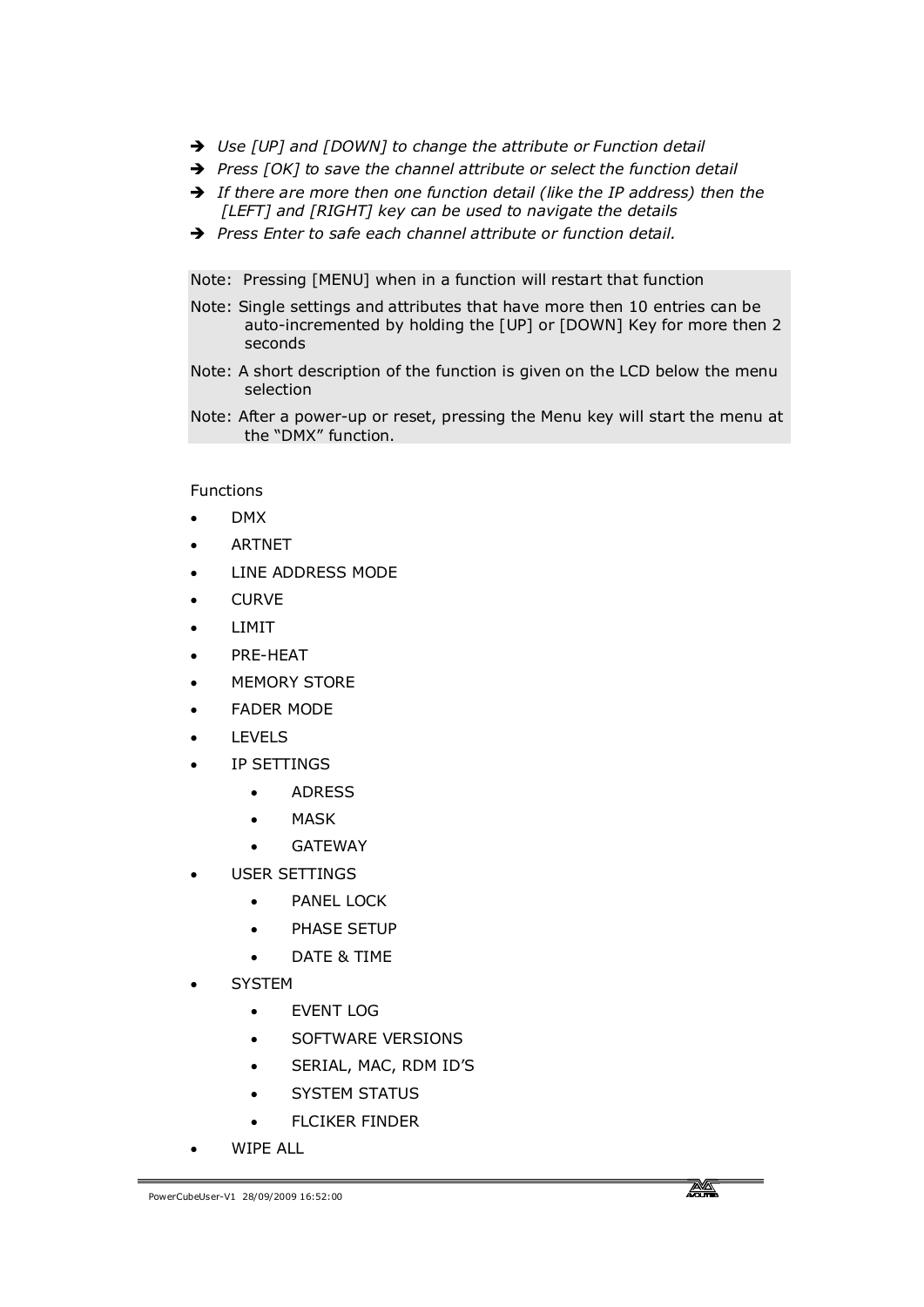# **6. DMX Start address in "Start" mode**

*Changing the Start Address*

- **→** Press the [Menu] Key
- Ë *Press [DOWN] to select the "DMX" function and press [OK]*
- → Press [UP] or [Down] to select the DMX address and press [OK] to select *and save the address.*

| DMX PRI | Status: running - Farkrs: Test.on | Artnet MAA.AA1 |  |
|---------|-----------------------------------|----------------|--|
|         | Start Address <b>脚</b>            |                |  |

Note: Holding the [Up] or [Down] for more than 2 seconds will trigger the value to auto-increment or auto-decrement

Tip: pressing [Left] or [Right] will clear the address to 000

### **7. DMX Start address in "Patch" mode**

*Changing a DMX patch* 

- → Press the [Menu] Key
- Ë *Press [DOWN] to select the "DMX" function and press [OK].*
- Ë *Press [UP] or [Down] to select the desired channel and press [Right] to move to the control to the DMX address field.*
- → Press [UP] or [Down] to select the desired DMX address.
- Ë *press [OK] to save the address, and to return to channel selection.*

| DMX eatch |               | Artret MAA.AA1                  |
|-----------|---------------|---------------------------------|
|           |               | Status: running Faders: Test on |
|           | DMX           |                                 |
|           | Channel Patch |                                 |
|           | A1 1          | คคค                             |
|           |               | คคว                             |
|           | ΩP            | ΩR⊼                             |

→ When done press the [Menu] key to exit this function.

Note: To load a "1:1 patch", at the "channel select" menu level, scroll to "All" and press the [Right] The control will move to the DMX address selection, then set the desired DMX Start Address for the module to start from (dimmer channel 1) and select.

- Note: DMX address 000 parks a channel, it can then not be controlled by the DMX inlet or ArtNet data stream.
- Note: for US style patching (all channels parked) use channel select "All" and then set the Patch to 000 and press [OK], after this patch the desired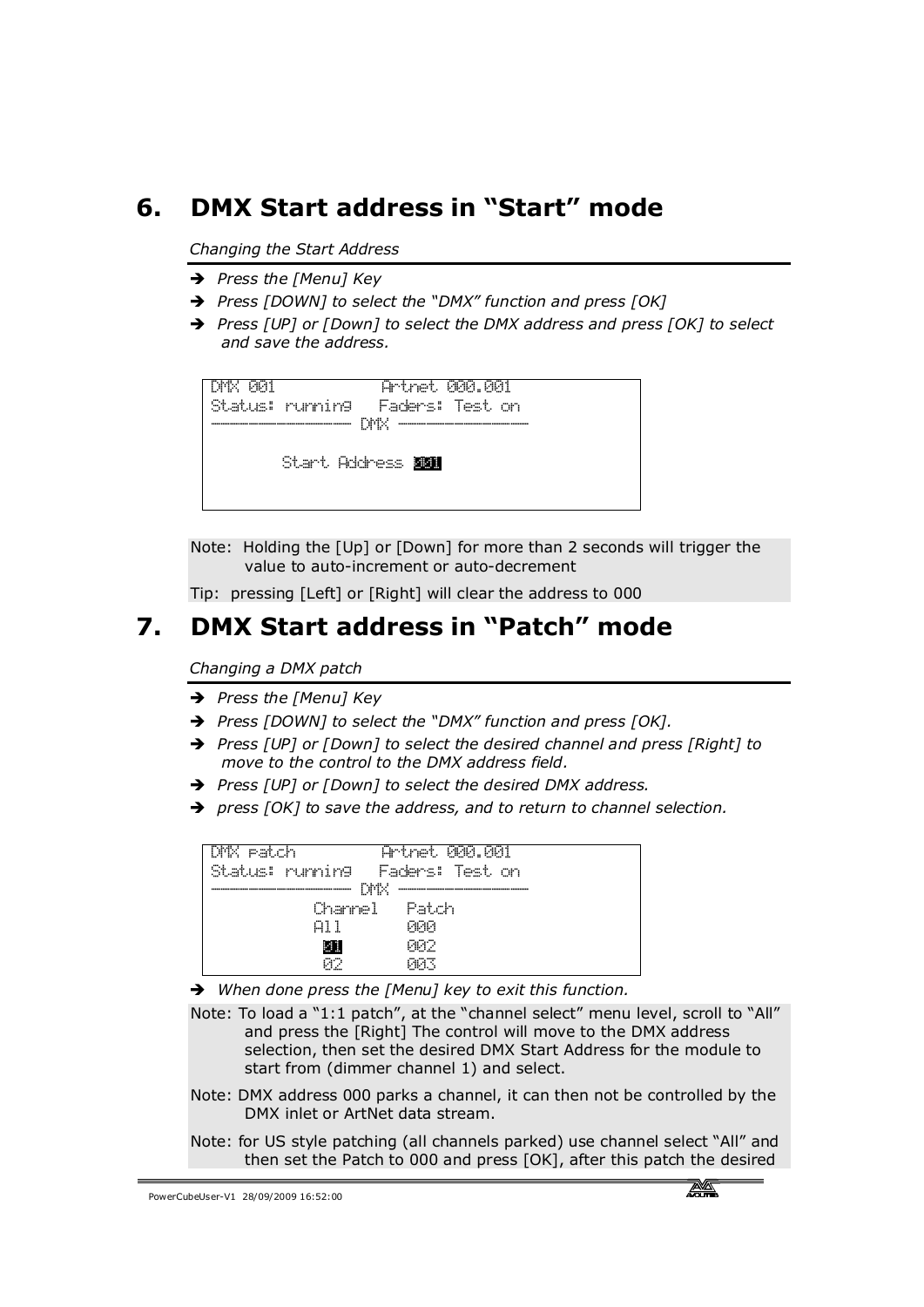channels as normal.

Note: At the "DMX" menu level, Holding the [Up] or [Down] for more than 2 seconds will trigger the value to auto-increment or auto-decrement

### **8. ARTNET Start address in "Start" mode**

*Changing the Start Address*

- → *Press the [Menu] Key*
- Ë *Press [DOWN] to select the "ARTNET " function and press [OK]*
- → Press [UP] or [Down] to select the ARTNET universe and press [OK] to *save this.*

*OR* 

- → Press [RIGHT] to select the Start Address field.
- → Press [UP] or [Down] to select the Start Address and press [OK] to save *this.*

DMX 001 Artnet 000.001 Status: running Faders: Test on  $-$  ARTNET  $-$ Universe. Start Address **001**.001

- Note: Holding the [Up] or [Down] for more than 2 seconds will trigger the value to auto-increment or auto-decrement
- Tip: pressing [Left] or [Right] will clear the address to 000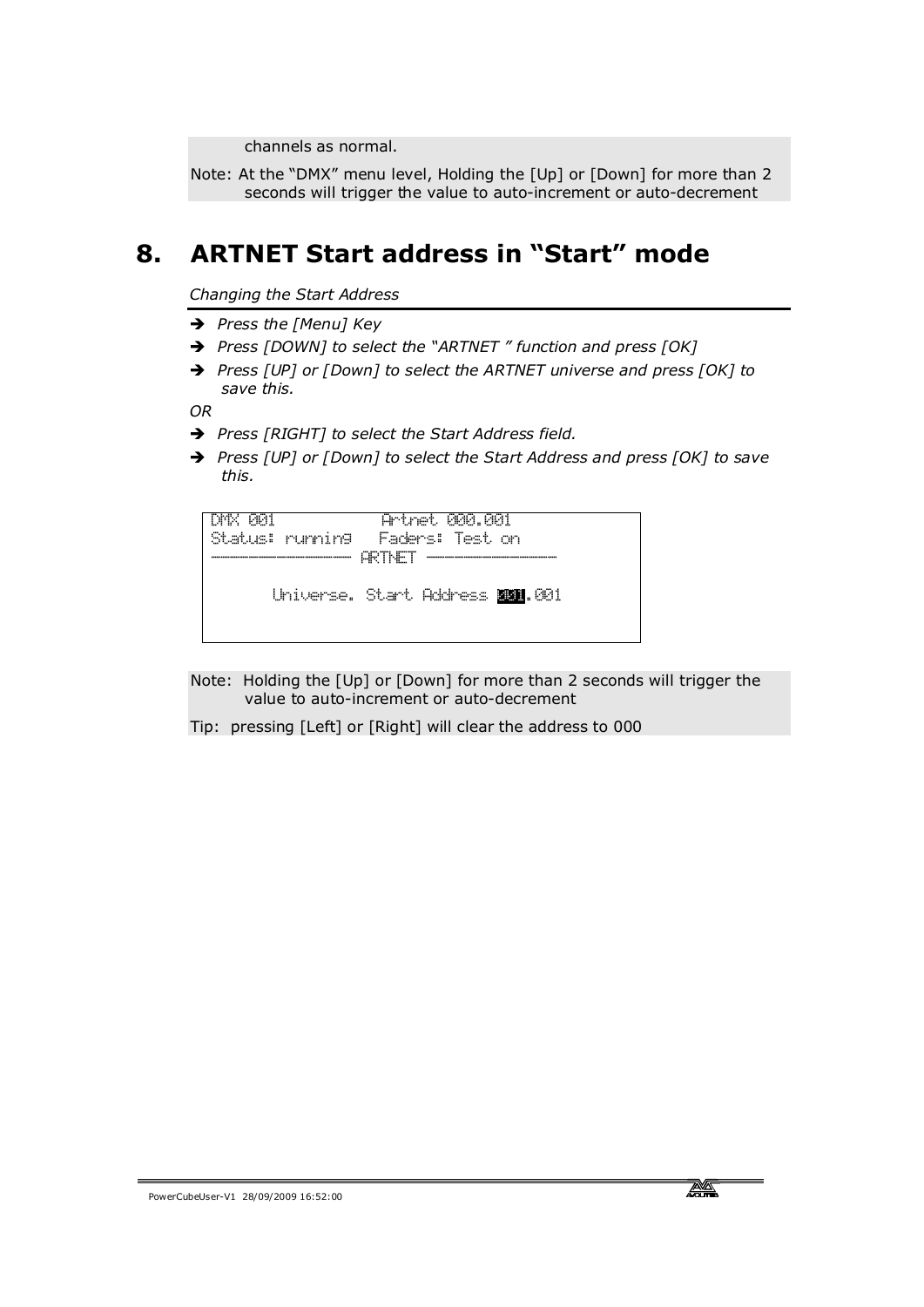# **9. ARTNET Start address in "Patch" mode**

#### *Changing a ARTNET patch*

- → Press the [Menu] Key
- Ë *Press [DOWN] to select the "ARTNET" function and press [OK].*
- → Press [UP] or [Down] to select the desired channel and press [Right] to *move to the control to the Universe field.*
- Ë *Press [UP] or [Down] to select the desired Universe.*
- $\rightarrow$  press [OK] to save the Universe and proceed to the start address *OR*
- → Press [RIGHT] to select the Start Address field.
- Ë *Press [UP] or [Down] to select the Start Address and press [OK] to save this.*

| DMX patch       | <u>Artnet 000.001</u> |             |  |
|-----------------|-----------------------|-------------|--|
| Status: running | Faders: Test.on       |             |  |
|                 | DMX.                  |             |  |
|                 | Channel Universe      | Patrin      |  |
| A11             | คคล                   | คคค         |  |
| 羅               | คคล                   | <u> PPC</u> |  |
| 92              | คค                    | ЙΚ          |  |

→ When done press the [Menu] key to exit this function.

Note: Only one Universe can be selected in the patch.

- Note: To load a "1:1 patch", at the "channel select" menu level, scroll to "All" and press the [Right] The control will move to the DMX address selection, then set the desired DMX Start Address for the module to start from (dimmer channel 1) and select.
- Note: DMX address 000 parks a channel, it can then not be controlled by the DMX inlet or ArtNet data stream.
- Note: for US style patching (all channels parked) use channel select "All" and then set the Patch to 000 and press [OK], after this patch the desired channels as normal.
- Note: At the "DMX" menu level, Holding the [Up] or [Down] for more than 2 seconds will trigger the value to auto-increment or auto-decrement

### **10. DMX Address Mode**

*Changing the DMX address mode* 

- **→** Press the [Menu] Key
- Ë *Press [UP] to select the "DMX Address Mode" function and press [OK]*
- → Press [UP] or [Down] to select the desired DMX inlet and then press *[Right] to select the "address mode" field*

| ान<br><br>- 10                                     |                                                              | anum d<br>нr<br>-94<br>111<br>- 1<br><br><b><i><u>Press</u></i></b> | - 992<br>تتعملك                                   |  |
|----------------------------------------------------|--------------------------------------------------------------|---------------------------------------------------------------------|---------------------------------------------------|--|
| $\cdots$<br>- 64<br><br>a ser f<br><br>.<br>۰<br>w | <b>September</b><br>$\cdots$<br><b>The County</b><br><br>. . | <br>ı<br><b>DO</b><br>ters:<br>۰.,<br>                              | -----<br>C۳<br><b>Sept 2 1999</b><br>$\cdots$<br> |  |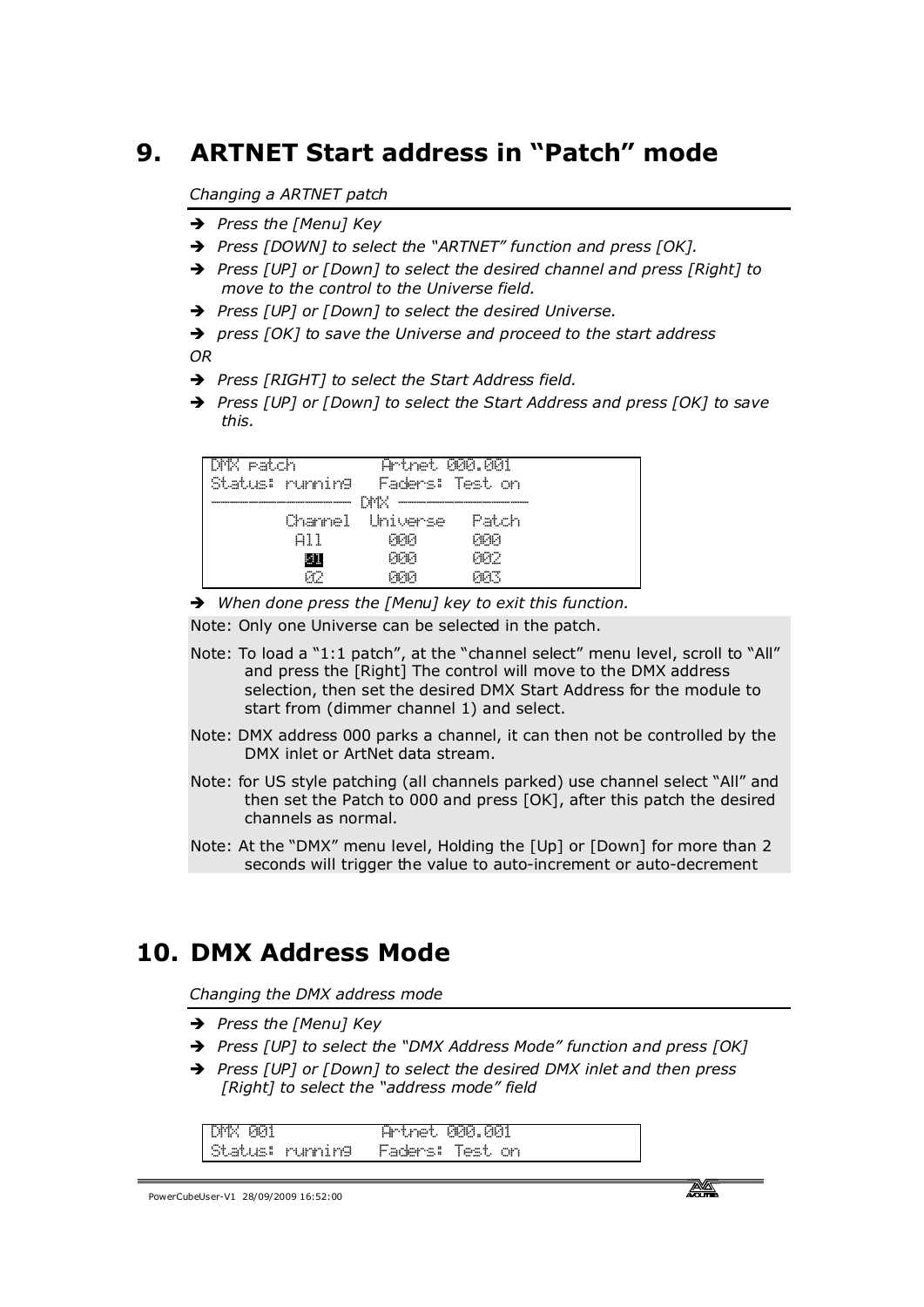| $\overline{\phantom{a}}$<br>-----<br><b>19599</b><br><br>r.<br>⊢<br>----<br><br> | . . <del>.</del><br>.<br>æ<br><br><br>.<br>۰              |  |
|----------------------------------------------------------------------------------|-----------------------------------------------------------|--|
| ne.                                                                              | Mode                                                      |  |
|                                                                                  | <br><b>Section</b><br>and a state<br>t, sil<br>۰.,<br>. . |  |
| het<br>alles to<br>- 12<br>- 11<br>ν.<br>w                                       | Star<br>and the projection<br>۰.,                         |  |

→ Press [UP] or [Down] to select the desired patch mode and Press the *Joystick to select*

| DMX Patch       | Artret MAA.AA1    |  |
|-----------------|-------------------|--|
| Status: running | - Faders: Test on |  |
|                 | LINE ADRESS MODE  |  |
| line –          | Morde             |  |
| DMX             | Patron            |  |
| Arthet,         | Start             |  |

→ When done press the [Menu] key to exit this function.

Note: The Patch data is retained when the DMX address mode is changed, and can later be recalled by changing the patch mode back.

Note: Use the [wipe all] function to clear both the patch and the start address and default the dimmer to start address 001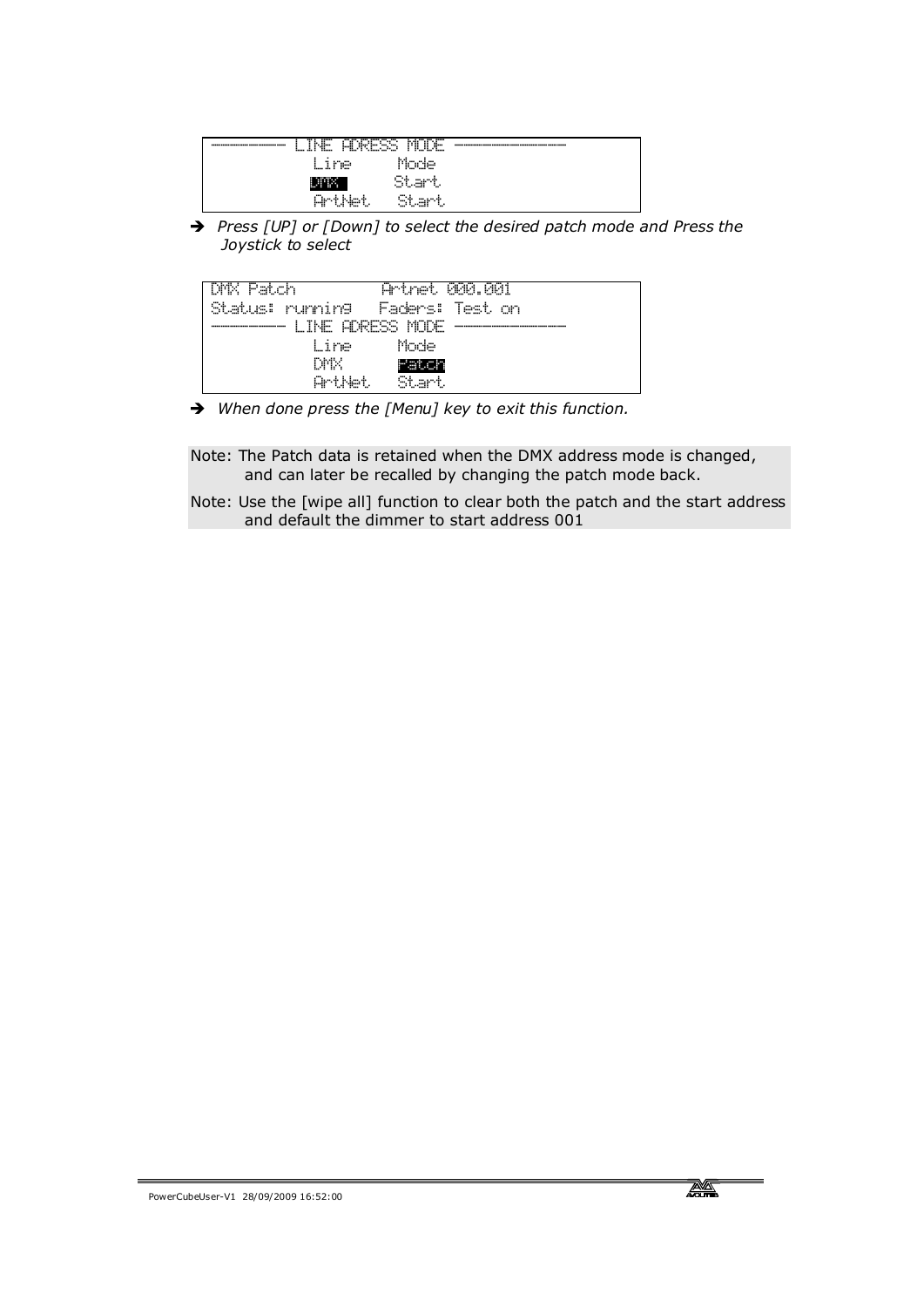### **11. Curve Menu**

*Changing a selected curve*

- → Press the [Menu] Key
- Ë *Press [UP] to select the "Curve" function and press [OK]*
- Ë *Press [UP] or [Down] to select the desired channel and then press [Right] to select the "Curve" field*
- Ë *Press [UP] or [Down] to select the desired Curve.*
- $\rightarrow$  press [OK] to save the selected Curve, and to return to channel selection.

| DMX PRI |               | <u>Artnet 000.001</u>             |
|---------|---------------|-----------------------------------|
|         |               | Status: running - Faders: Test on |
|         |               | O RUF                             |
|         | Channel Curve |                                   |
|         |               |                                   |
|         | 811.          | -linear                           |
|         | œ             | relay                             |
|         | ØБ            | inv relay                         |

Curve options

- · Linear
- $\mathbb{R}$   $\mathbb{R}$   $\mathbb{R}$   $\mathbb{R}$  (Channel is on when DMX level above 50%)
- invert relay (Channel is off when DMX level above 50%)
- · Square
- · Desk Defined
- Ë *Press the [Menu] Key to exit the function*

Note: To change all channels in one go, at "channel select" level, scroll to "All" and select, then set the desired Curve for all channels and select.

Note: Use "Desk defined" if a curve is set up in the console. This prevents the two curves affecting each other.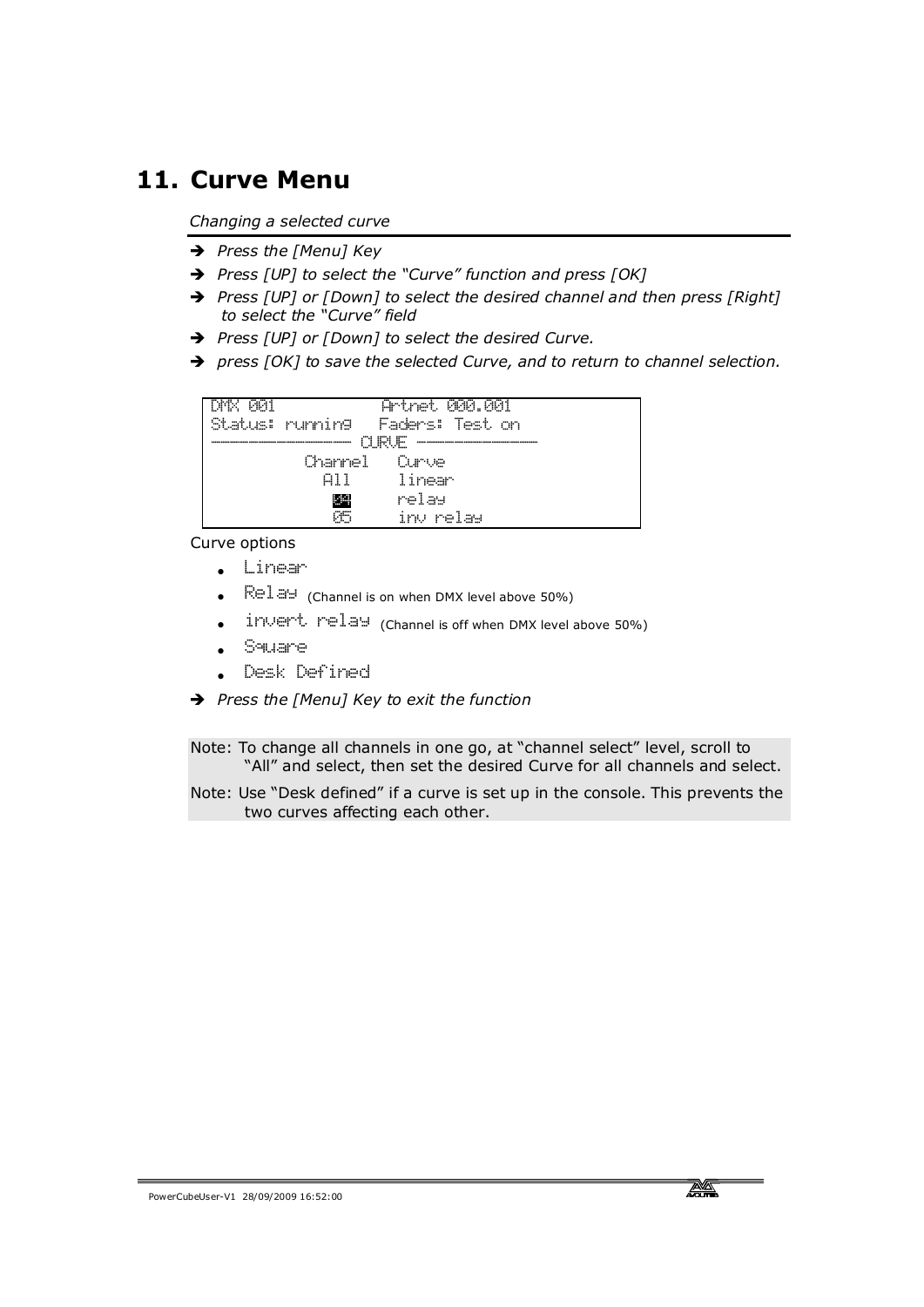# **12. Limit Menu**

*Changing a selected limit level*

- → Press the [Menu] Key
- Ë *Press [UP] to select the "Limit" function and press [OK]*
- → Press [UP] or [Down] to select the desired channel and then press [Right] *to select the "Limit" field*
- Ë *Press [UP] or [Down] to select the desired Limit.*
- → Press [OK] to save the selected Limit, and to return to channel selection.



Limit options

- $\cdot$  10-90% in steps of 1% (A limit 0f 0% gives no output)
- Ë *Press the [Menu] Key to exit the function*
- Note: To change all channels in one go, at "channel select" level, scroll to "All" and select, then set the desired Limit Level for all channels and select.
- Note: At the "Limit" menu level, Holding the [Up] or [Down] for more than 3 seconds will trigger the value to auto-increment or auto-decrement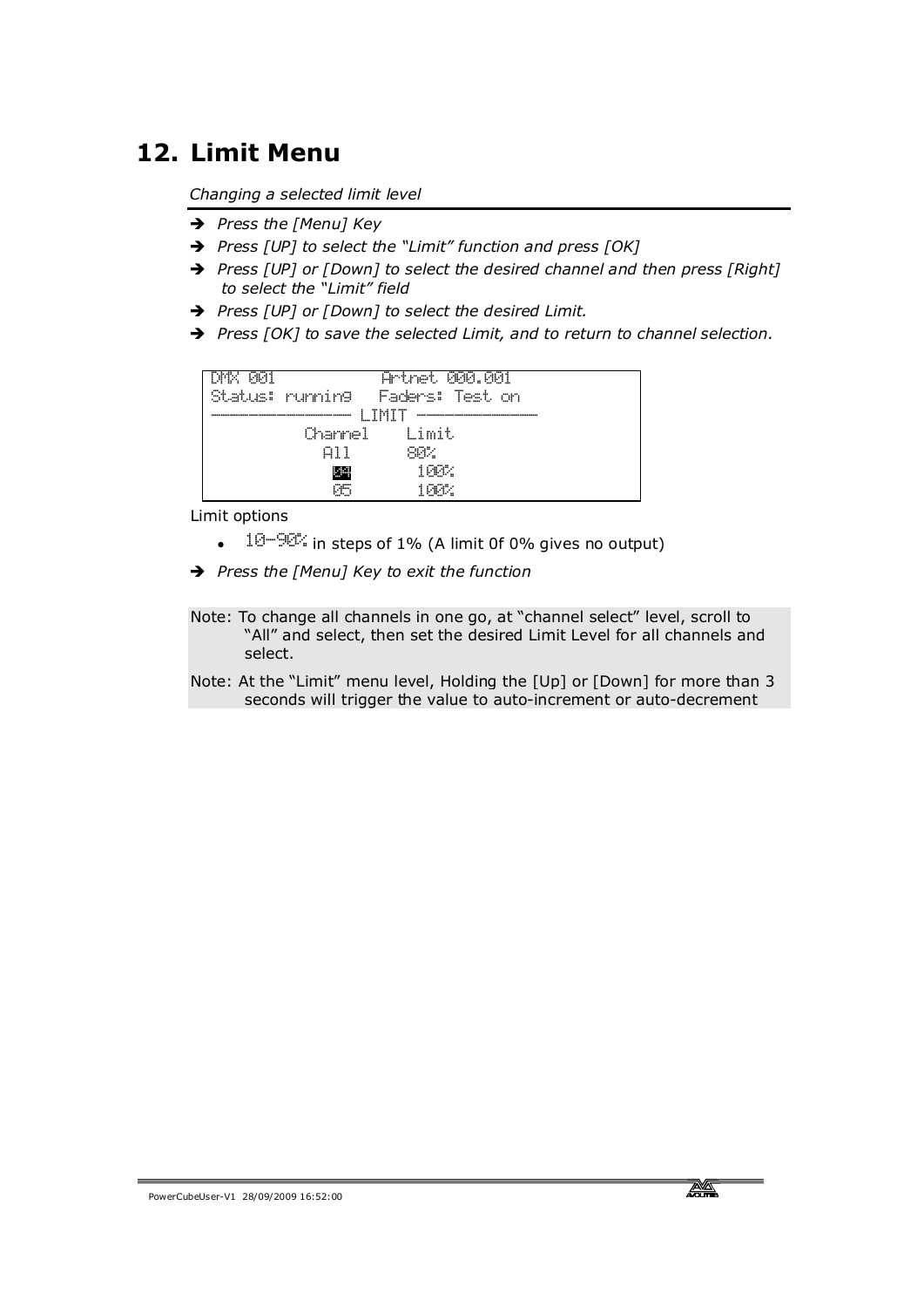# **13. Pre-heat Menu**

*Changing a selected pre-heat*

- → *Press the [Menu] Key*
- Ë *Press [UP] to select the "Pre-Heat" function and press [OK]*
- → Press [UP] or [Down] to select the desired channel and then press [Right] *to select the "Pre-Heat" field*
- → Press [UP] or [Down] to select the desired Pre-Heat level.
- → Press [OK] to save the selected Pre-Heat, and to return to channel *selection.*

| <u>Artnet 000.001</u><br>DMX 001  |  |
|-----------------------------------|--|
| Status: running - Faders: Test on |  |
| PRE-HEAT                          |  |
| Channel Pre-heat                  |  |
| 102.<br>A1 1.                     |  |
| ØИ.<br>Z.                         |  |
| ØБ<br>ØZ.                         |  |

Pre-Heat options

- · 0-100%
- Ë *Press the [Menu] Key to exit the function*

Note: To change all channels in one go, at "channel select" level, scroll to "All" and select, then set the desired Pre-heat Level for all channels and select.

Note: At the "Limit" menu level, Holding the [Up] or [Down] for more than 3 seconds will trigger the value to auto-increment or auto-decrement

PowerCubeUser-V1 28/09/2009 16:52:00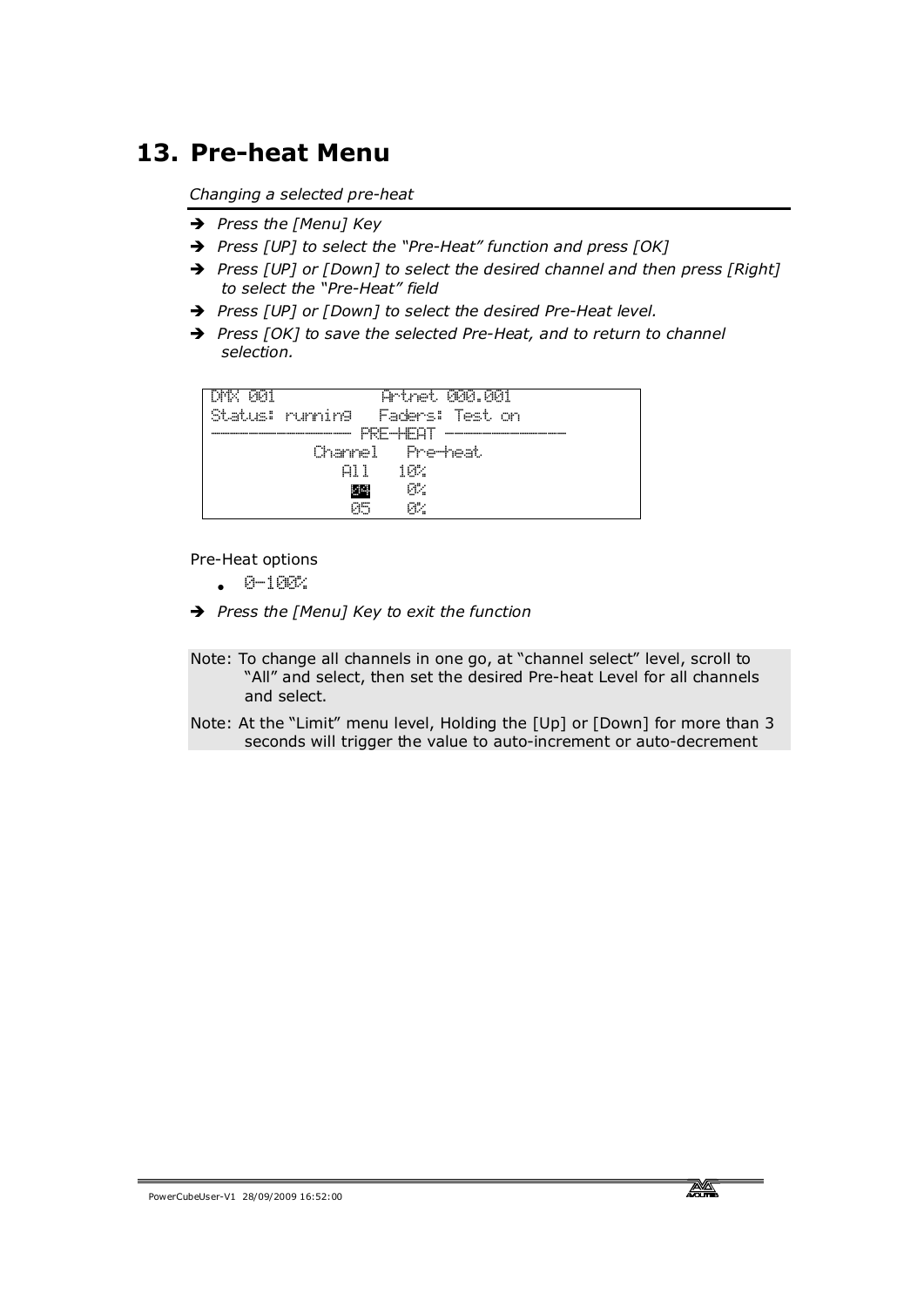# **14. Memory Store**

*Storing a memory*

- → Build a look either using the locals faders or under DMX control
- → Press the [Menu] Key
- Ë *Press [UP] to select the "Store Memory" function and press [OK]*
- → Press [UP] or [Down] to select the desired Fader to store the memory *under and then press [Right] to select the "Store command" field*

| ЙЙ1<br>DMX.      | 000.001<br>Artnet i |
|------------------|---------------------|
| Status: running  | Faders: Test.on     |
| MEMORY STORE<br> |                     |
| Memory           | Store.              |
|                  | local               |
| 類難               | local               |
| Й2               | local               |

memory options

- · Memory 1-12
- Ë *Press [UP] or [Down] to select the desired Fader store command (Local or Global) and press [OK] to store and return to the memory location select level*

| - 221<br>DMX. |              |                                   | Artnet 000.001 |
|---------------|--------------|-----------------------------------|----------------|
|               |              | Status: running - Faders: Test on |                |
|               | MEMORY STORE |                                   |                |
|               | Memory Store |                                   |                |
|               | 12. .        | local                             |                |
|               | 01           | . .                               |                |
|               | 82           | local                             |                |

Store command options

- · Local to this dimmer
- · Global to all (command send to Other ART2000 dimmers)
- Ë *Press the [Menu] Key to exit the function*

Note: Both "Local" and "Global" store command will store a memory on this dimmer, "Global Store" also stores a memory on connected downstream ART dimmers.

The Art dimmers need to be networked using DMX cables for global store to work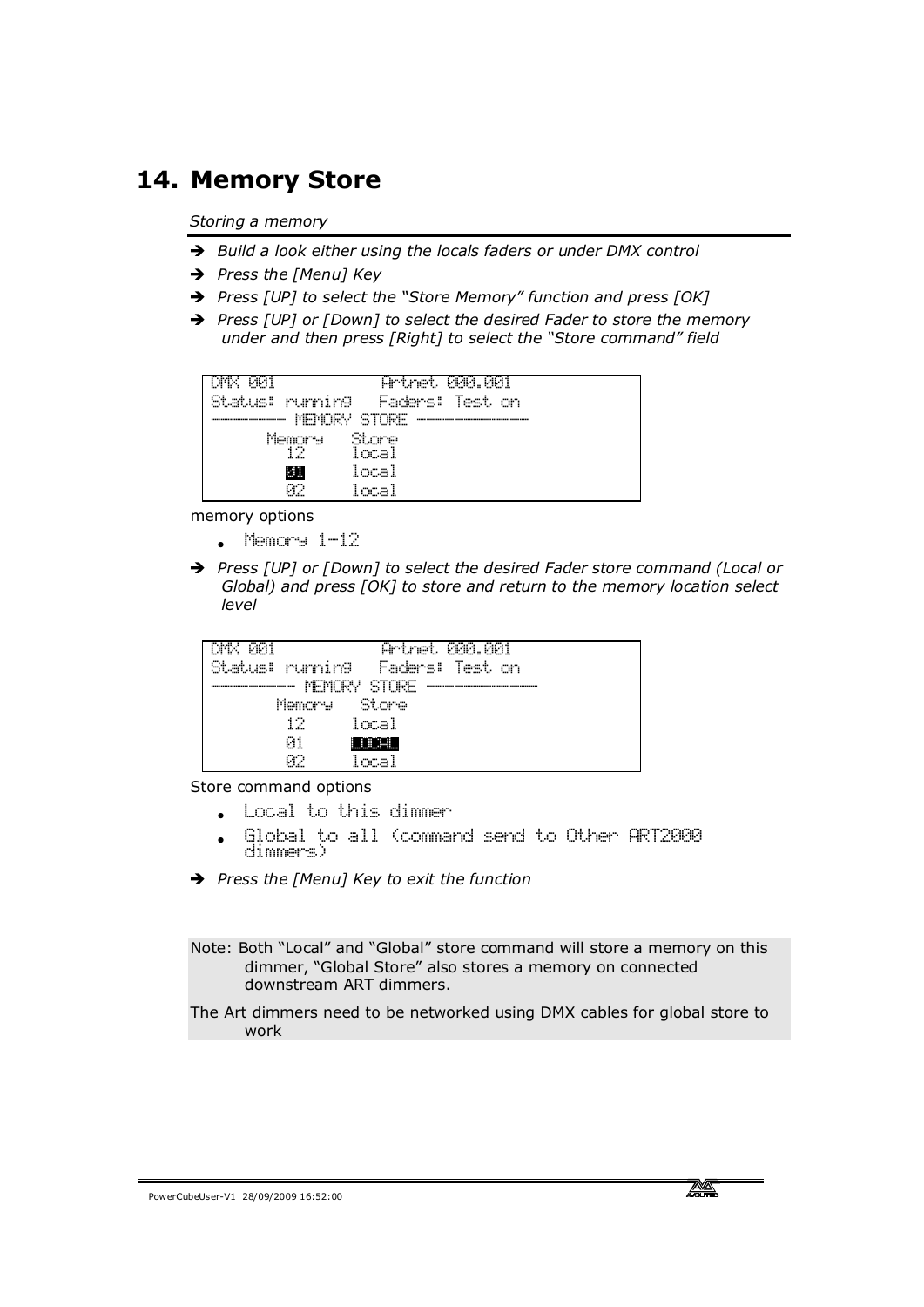### **15. Faders Mode**

*Changing the fader mode*

- → Press the [Menu] Key
- Ë *Press [UP] to select the "Fader Mode" function and press [OK]*
- Ë *Press [UP] or [Down] to select the desired Fader Mode and then press [OK] to select the mode.*

```
DMX 001 Artnet 000.001
Status: running Faders: Test on 
       - FADERS MODE -
              TEST
          Test faders control 
         Individual channels
```
Fader Mode options

- · TEST (each fader controls one channel)
- $\overline{R}$ EPLAY (a single faders can control 18 channels)
- $MISTER$  (Be aware that the console will be disconnected!!)
- Ë *Touch the Menu key to exit the function*
- Note: "Replay mode" allows for one fader to control the all the module channels
- Note: "Test Mode" each faders controls the corresponding channel, this is the default mode after a reset and power-up
- Note: "Master Mode" The dimmer can trigger memories on downstream connected Avolites ART dimmers. Be aware console will be disconnected
- Note: Changing to Replay and Master will force the faders to be switched off to prevent accidental high inrush currents. Turn the fader to zero before enabling the faders
- Note: If the dimmer receives DMX from an ART2000*i*, memory 12 may be triggered if the ART2000i frame is set to the "Panic" mode.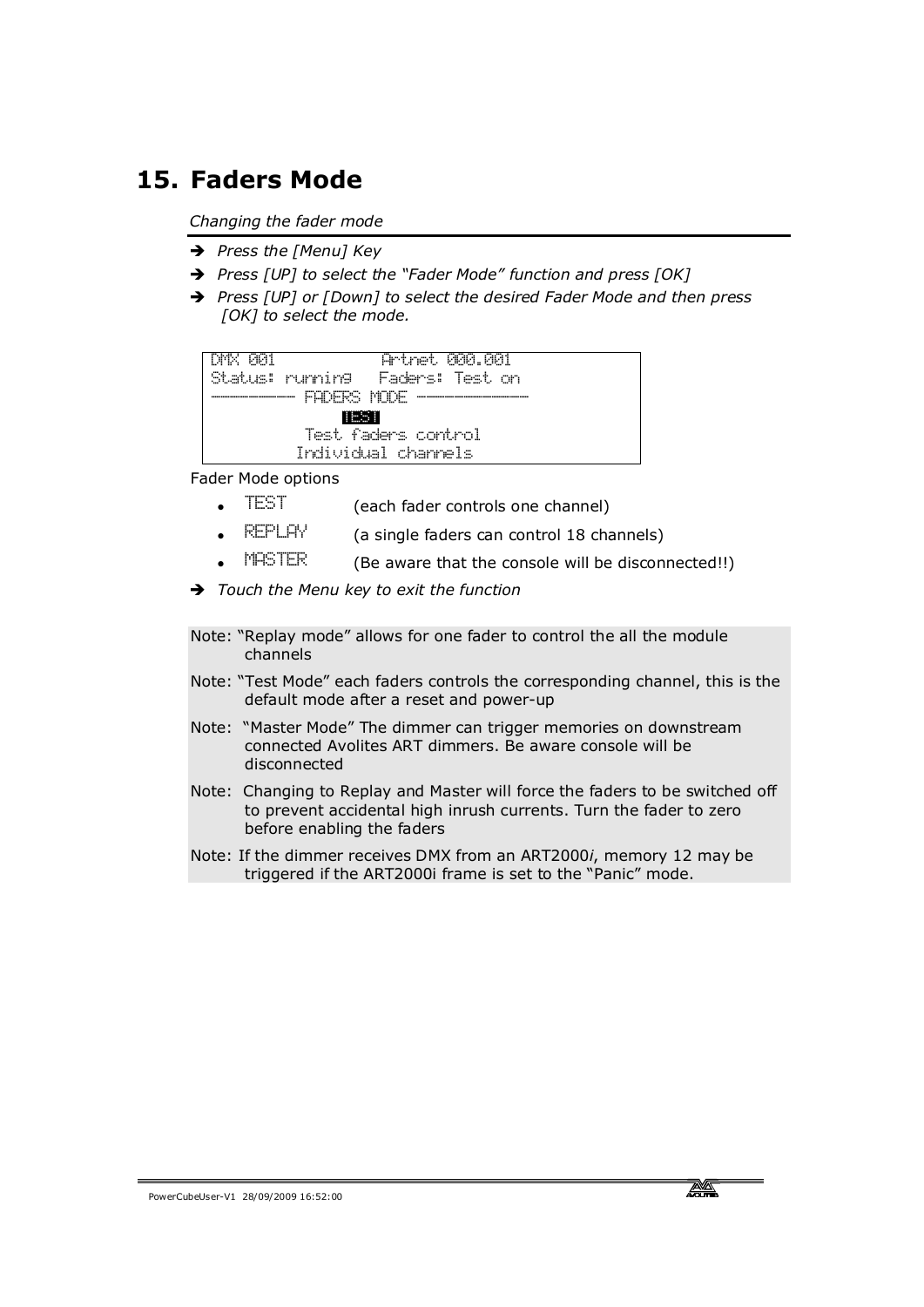# **16. Memory Replay**

*Replaying a memory*

- $\rightarrow$  check that the LCD screen shows *'* Faders: Replay Off' *if not see Fader Mode function*
- **→** Press the [Fader] key to toggle the replay mode on and off

```
DMX 001 Artnet 000.001
Status: running Faders: Replay On 
--------------------------------------
```
# **17. Channel Test**

*Replaying a memory*

- Ë *check that the LCD screen shows ' Faders: Test Off' if not see Fader Mode function*
- Press the [ Fader] key to toggle the replay mode on and off

```
DMX 001 Artnet 000.001
Status: running Faders: Test On 
------------------------------------
```
### **18. Levels**

The Power Cube can be controlled from multiple sources at the same time. this can make it hard to establish what source is in control. The LEVELS screen allows you to easily look at each control source individually.

The Power Cube merges the control data on a HTP basis

*Display the levels of individual control sources to the dimmer*

- → Press the [Menu] Key
- Ë *Press [UP] to select the "LEVELS" function and press [OK]*
- → Press [UP] or [Down] to select the desired Fader Mode and then press *[OK] to select the mode.*

```
DMX 001 Artnet 000.001
Status: running Faders: Test on 
       - \blacksquare devels -1 2 3 4 5 6 7 8 9 10 11 12 13 14 15 16 17 18
```
Source options

- $DT\%$  (DMX XLR source)
- ARTNET (ARTNET data source)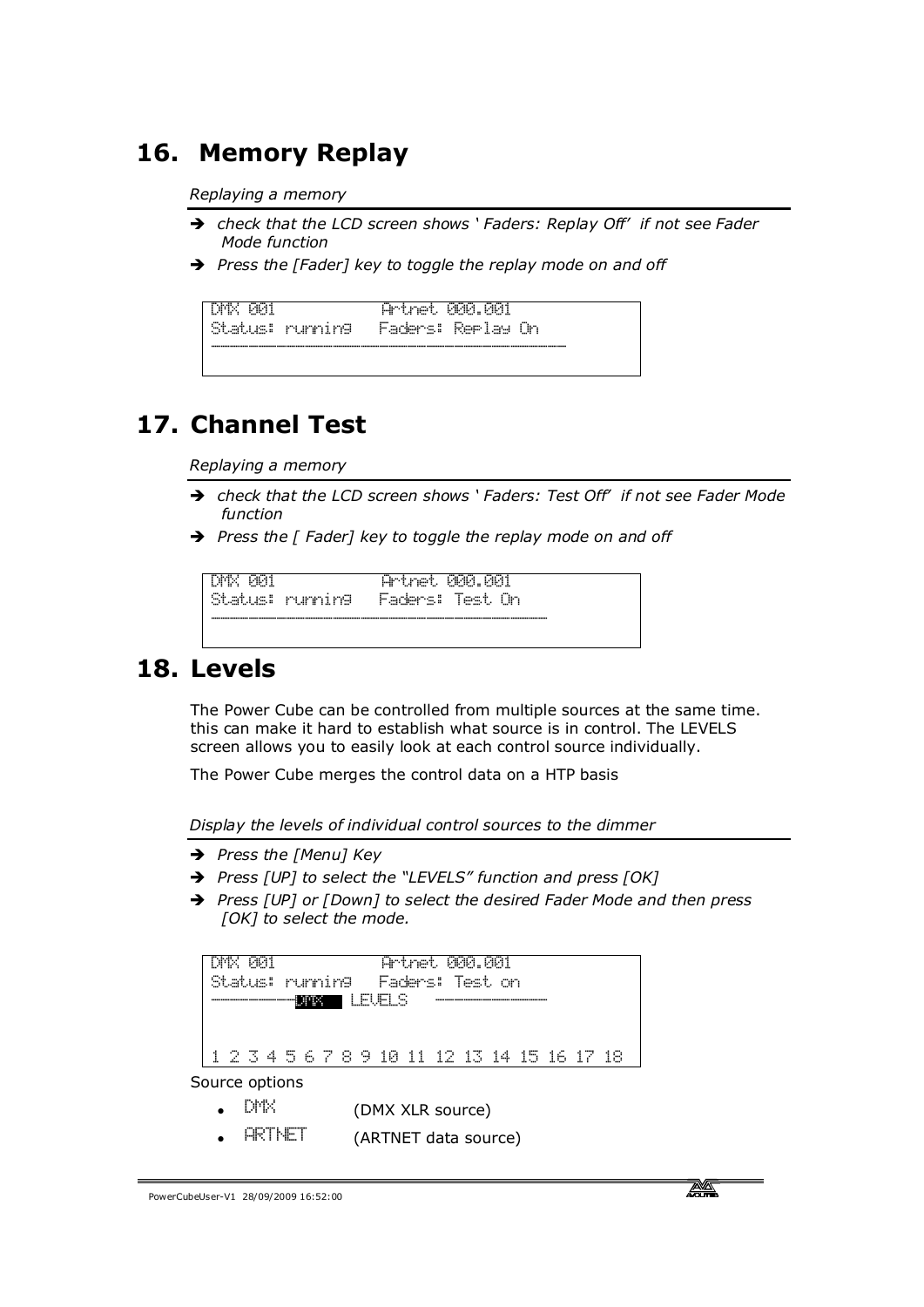- FADERS (Local control faders
- · OUTPUT (actual output including the curve data)

# **19. IP Settings, IP, IP mask and Gateway**

Shows the current IP address of the dimmer module when an Ethernet card is detected. The IP address and Mask can be changed in this menu

Only the IP address is given as an example, IP mask and Gateway follow the same operation.

*IP address*

- → Press the [Menu] Key
- Ë *Press [UP] to select the "IP SETTINGS" function and press [OK]*
- Ë *Press [UP],[Down] to select the desired data group to change and press [OK]*

| DMX RR1 | Artret AAA.AA1                    |
|---------|-----------------------------------|
|         | Status: running - Faders: Test On |
|         | ----------IP SETTINGS ------      |
|         | <b>FRATES 192.168.000.001</b>     |
| Mask    | -255.255.255.000                  |
|         | Bataway 102.102.102.102           |

- Ë *Press [Left] or [right] to navigate the Address*
- → Press [UP], [Down] to change the value for each of the four fields. Press *[OK] to save each Field.*
- Ë *Press [Left] or [right] to navigate back to Address*
- → Press [UP], [Down] to navigate to Mask or Gateway then press [Left] or *[right] to navigate the field*
- Ë *Press [UP],[Down] to change the value for each of the four fields. Press [OK] to save each Field.*

| -DMX PRI | Artnet 000.001                             |
|----------|--------------------------------------------|
|          | Status: running - Faders: Test On          |
|          | ------------------TP SFTTINGS ------------ |
|          | Address 購取.168.000.001                     |
|          | Mask - 255.255.255.000                     |
|          | Вађешач 102.102.102.102                    |

Ë *Press the [Menu] key to exit the function*

Note: At the "Value" menu level, Holding the [Up] or [Down] for more than 2 seconds will trigger the value to auto-increment or auto-decrement

### **20. User Settings**

The user settings function allows various setup changes to be made such as the Date & Time, "panel lock" code and Mains supply "Phase Setup"

#### **20.1 Date & Time**

*System Clock and Date*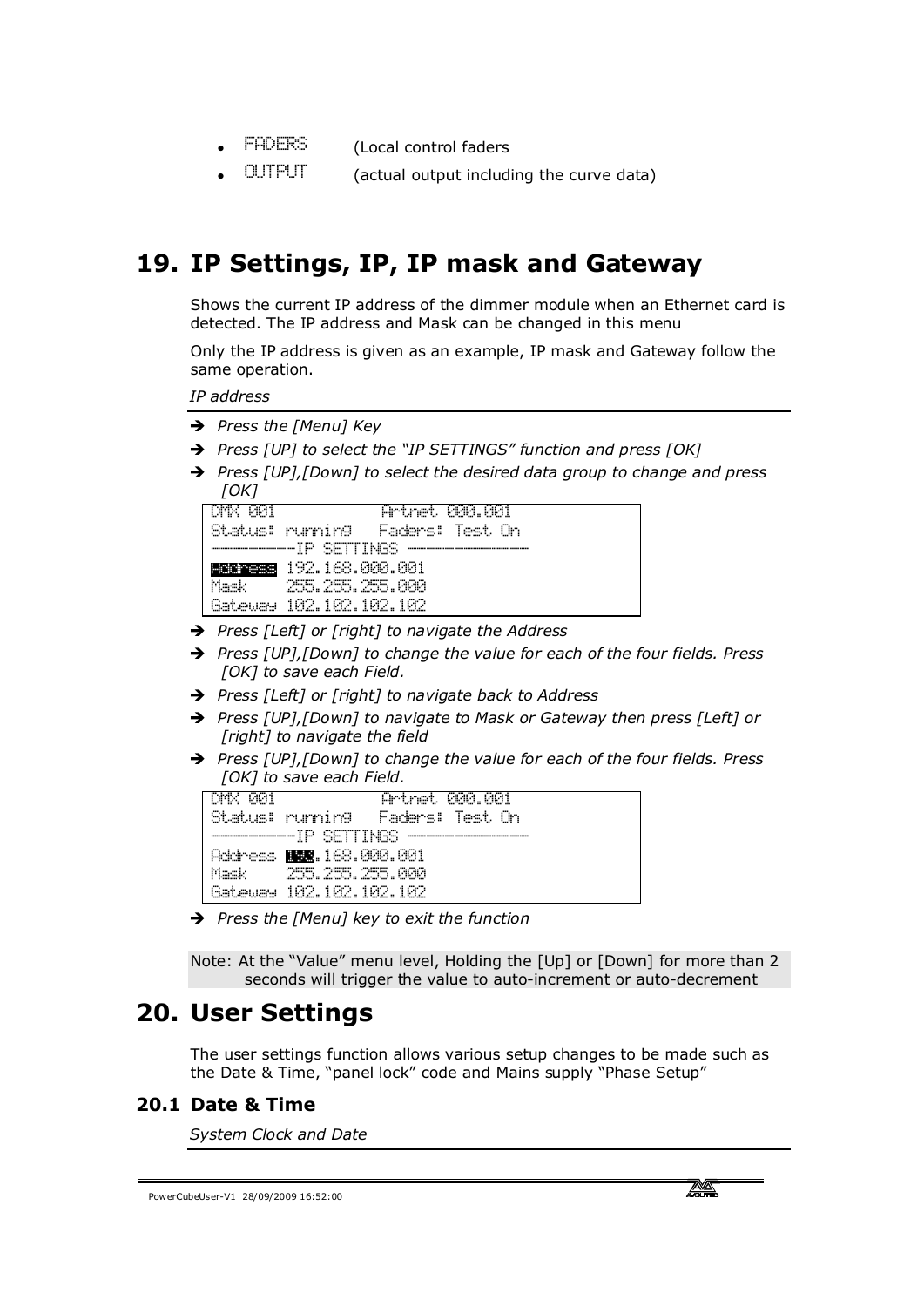- → Press the [Menu] Key
- Ë *Press [UP] to select the "USER SETTINGS" function and press [OK]*
- Ë *Press [UP] to select the "Time & Date" function and press [OK]*



Ë *Press the [Menu] key to exit the function*

*Changing System Clock and Date*

*When in the [Time & Date] function:*

Ë *Press [Down] to select the "Display" Field and press [OK]* 



- → Press [Left] or [Right] to select the select the desired field
- Ë *Press [Up] or [Down] to change the value*
- Ë *Press [OK] to save the new Time and Date*



Ë *Press the [Menu] key to exit the function*

### **20.2 Panel Lock**

*Use a 4 digit code to disable changes to the unit settings* 

- **→** Press the [Menu] Key
- Ë *Press [UP] to select the "USER SETTINGS" function and press [OK]*
- Ë *Press [UP] to select the "PANEL LOCK" function and press [OK]*

DMX 001 Artnet 000.001 Status: running Faders: Test On  $-$  PANEL LOCK  $-$  Enable or disable Panel lock and set a 4 digit access code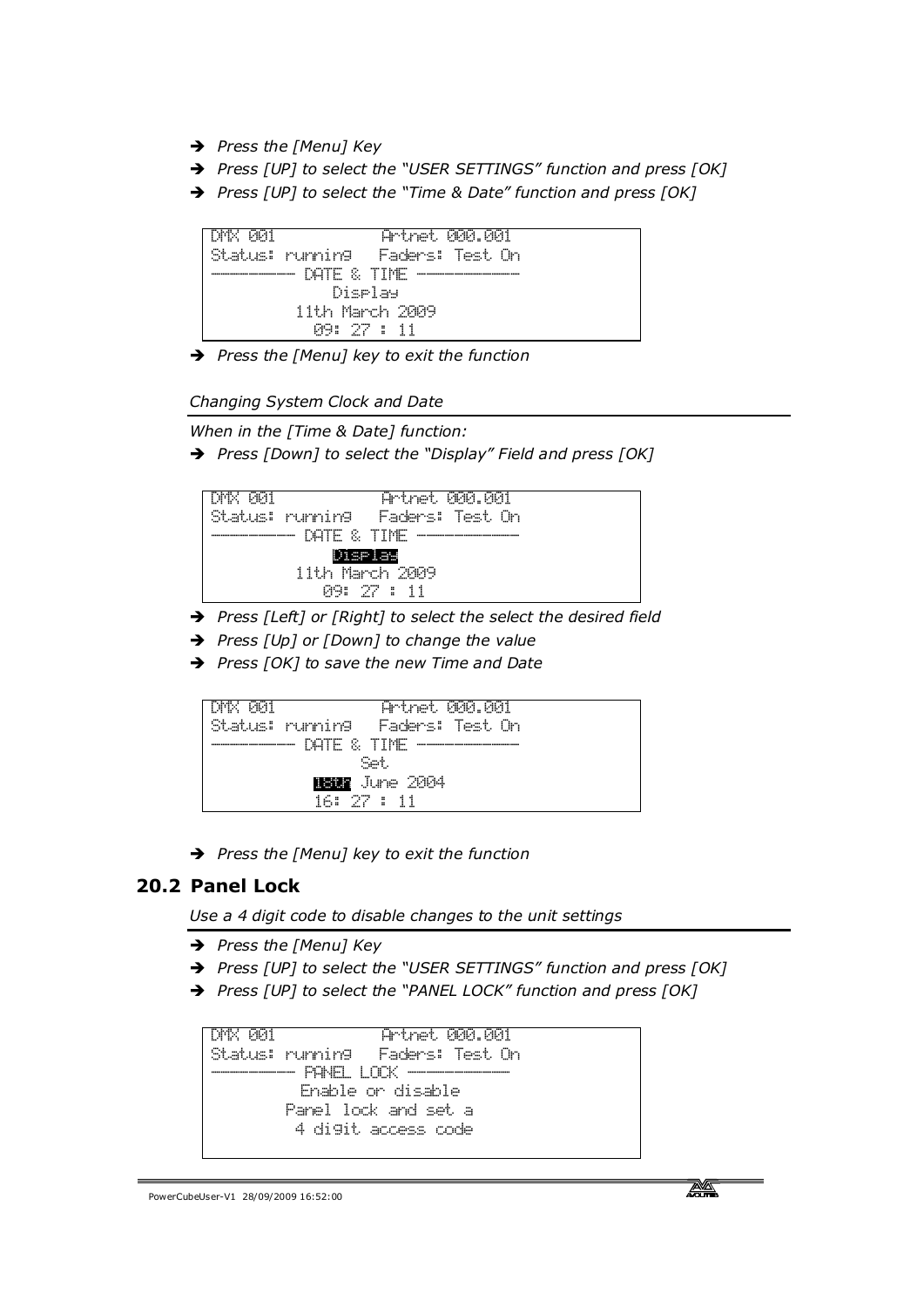- → Press [Left] or [Right] to select the desired digit field and [UP] or [Down] *to change the digit value.*
- Ë *press [OK] to safe the field Panel Lock code*



Ë *Press the [Menu] key to exit the function*

Note: Code 0000 disables the lock

Note: Wipe All clears (disables) the Lock code

Note: code 2000 overrides any set code

### **20.3 PHASE SETUP**

*Set the Phase setup ( single and Three Phase)*

- → Press the [Menu] Key
- Ë *Press [UP] to select the "USER SETTINGS" function and press [OK]*
- Ë *Press [UP] to select the "PHASE SETUP" function and press [OK]*



→ Press [UP] or [DOWN] to select the desired Mode and then press [OK] Ë

| Artnet MAA.AA1<br>-DMX AA1              |  |
|-----------------------------------------|--|
| Status: running - Faders: Test On       |  |
| FHRSE SETIP ---------------<br>         |  |
| Phase setu <b>r: <b>Innee Prese</b></b> |  |
|                                         |  |
| For three shase or                      |  |
| Single Phase operation                  |  |
|                                         |  |

Phase mode options

- Three (3 phase plus Neutral system TN-S)
- Single Phase (1 phase plus Neutral system)

Note: The Phase mode is kept in flash so once set it will power up in the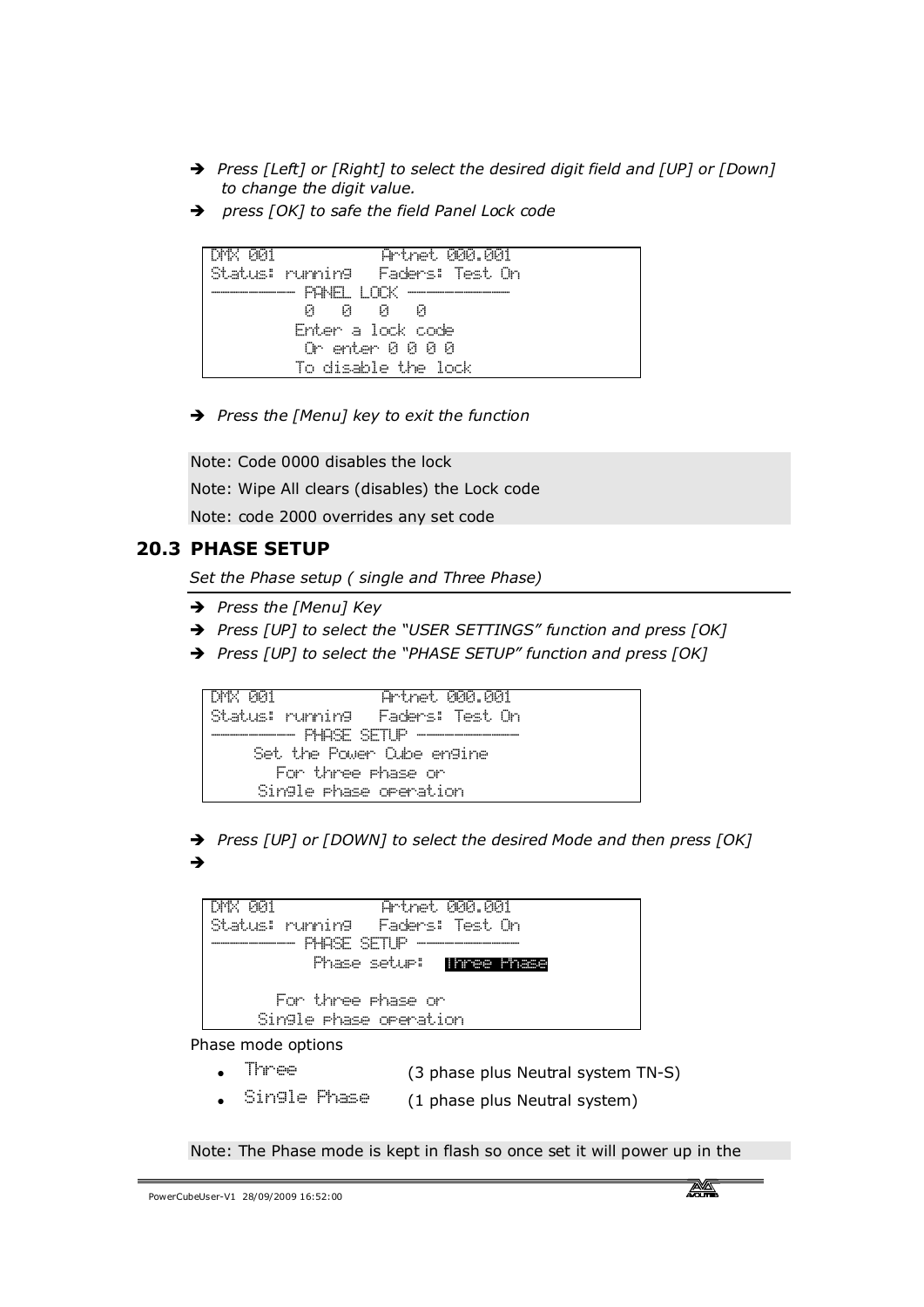selected mode.

Note: When set to Single Phase mode the dimmer will show a information message during start-up stating "Single Phase Engine"

Note: Wipe All will default the Phase mode to "Three Phase"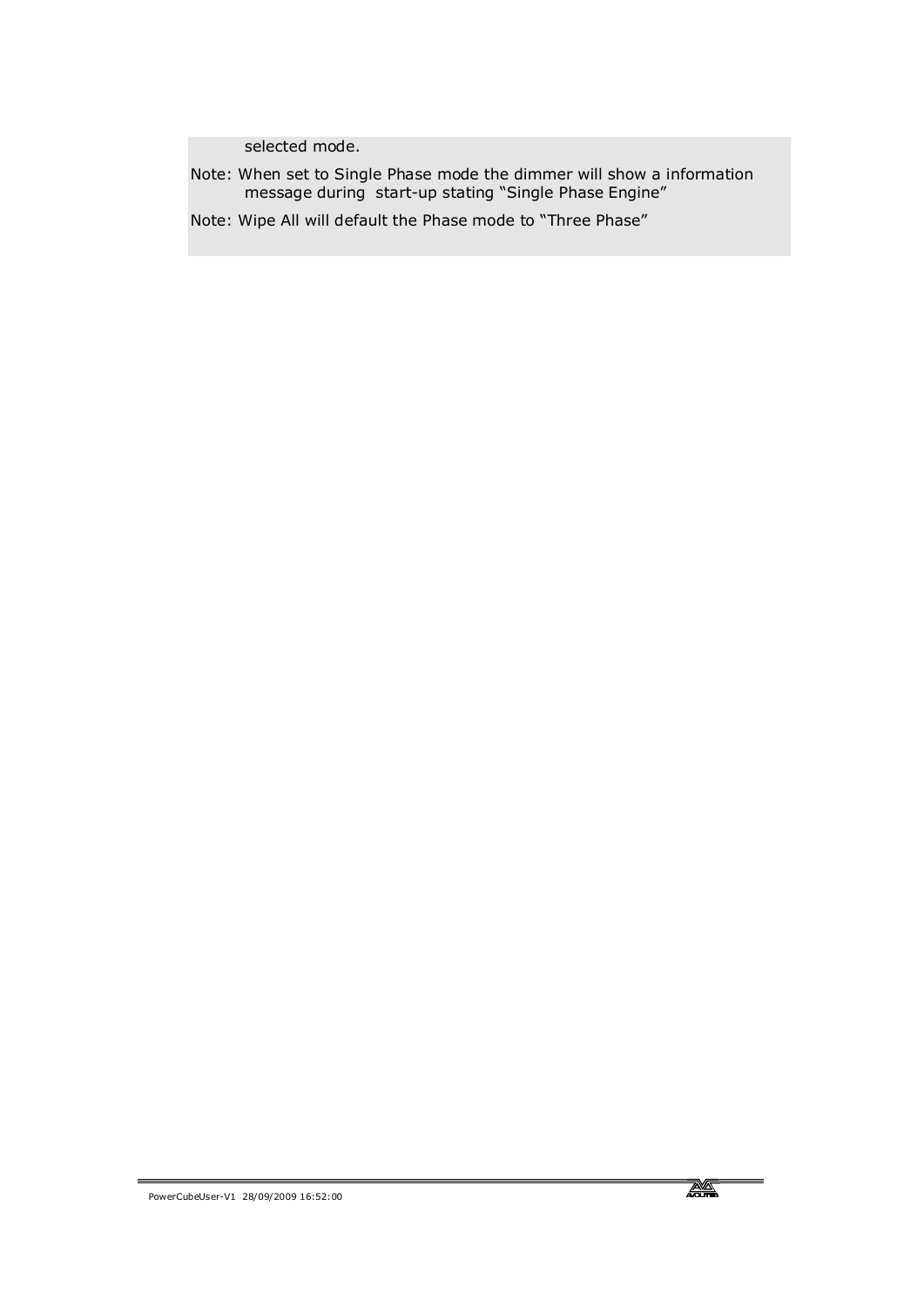# **21. System**

*System setup and diagnostic information regarding the system are contained in this menu.*

*System information*

- **→** Press the [Menu] Key
- Ë *Press [UP] to select the "System" function and press [OK]*
- → Press [UP] or [Down] to select the desired information subject and then *press [OK] to view the information.*

| <u>Artnet 000.001</u><br>DMX PRI  |
|-----------------------------------|
| Status: running - Faders: Test On |
| - MENI I - - - -                  |
| - 575 IEM                         |
| Diagnostics and system            |
| tools                             |
|                                   |

*Information subjects:* 

- Event log (list of system events)
- · Software versions
- Serial, MAC & RDM IDA's
- System status (system resource monitor)
- Flicker finder (a test tool to detect flicker)
- Ë *Press the [Menu] key to exit the function*
- Note: The serial number, RDM ID and MAC address are factory set and cannot be changed by the user. When referring to a dimmer always use the serial number, which is also copied on the front and back of the dimmer unit

The individual Information sources are detailed below….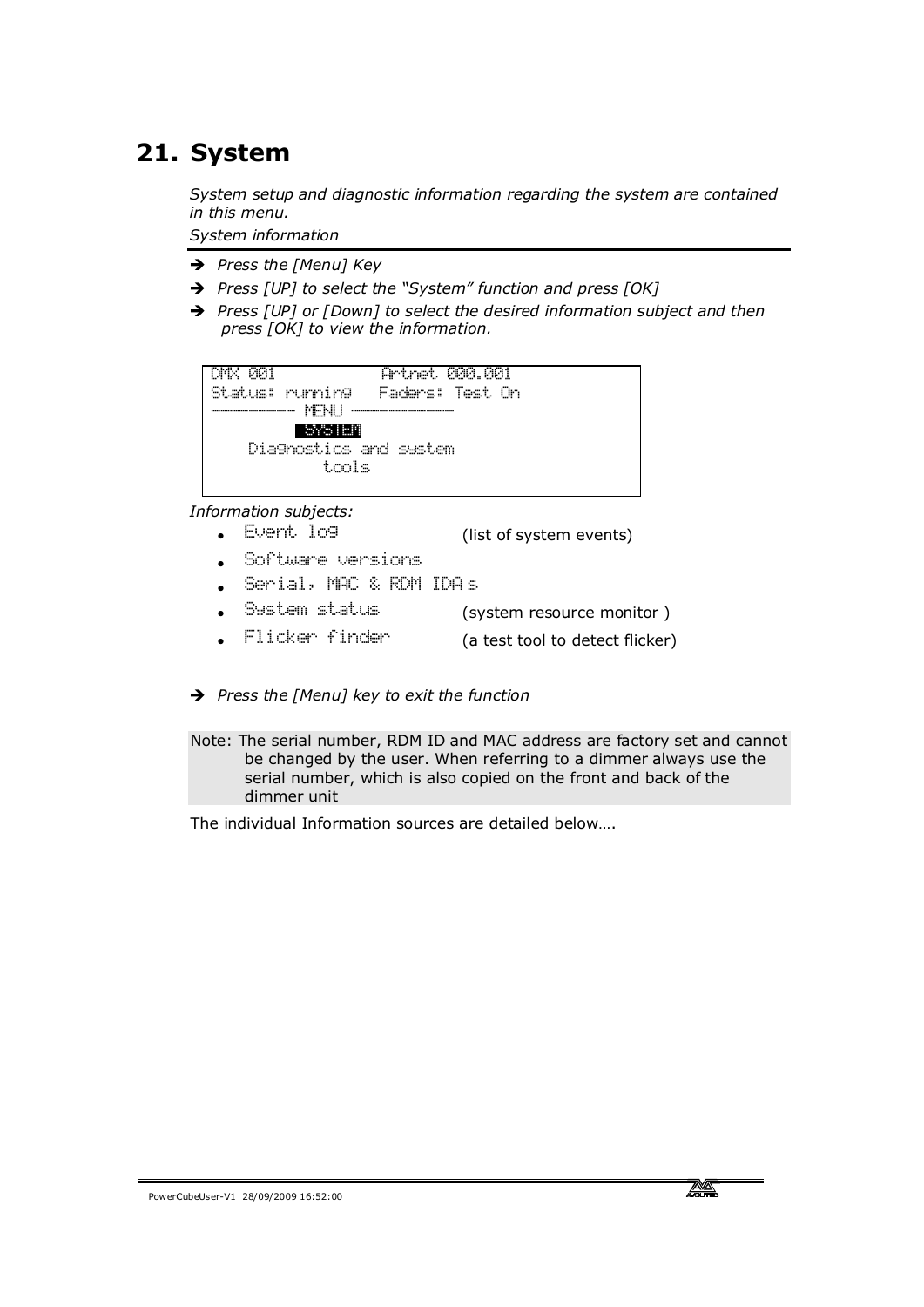### **21.1 Event Log**

A log file which is updated automatically reflecting important changes to the system

#### *Event Log*

- Ë *Select "Event Log" by pressing [Menu] then [UP] till " System" then [OK] and [Up] till "Event log".*
- → Press [OK] to show the Event log at the most recent entry

```
DMX 001 Artnet 000.001
Status: running Faders: Test On 
        - EVENT LOG \cdot 18th June 2004
           12 : 26 : 20
           Power on
```
→ Press [UP] or [Down] to select the other events in the list Event options

- Power On (when the dimmer is switched on)
- Power Off (when the dimmer is switched off)
- Dmx Plugged (DMX stream as been plugged in)
- Dmx unplugged (DMX stream has been unplugged)
- · manual reset (when reset switch is pressed)
- Duric booted (when Dspic processor has started)

Ë *Press the [Menu] key to exit the function*

Note: There are 256 entries in the log, the oldest entry is written over when the log is full.

Note: the time and date is related to the system clock setting

### **21.2 Software Versions**

Information about the loaded software

*Software Versions*

- Ë *Select "Software Versions" by pressing [Menu] then [UP] till " System" then [OK] and [Up] till "Software versions".*
- **→** Press [OK] to show the loaded software versions.

```
DMX 001 Artnet 000.001
Status: running Faders: Test On 
       - SOFTWARE VERSIONS \cdot CPU Boot June 24 2009 14:33:47
  CPU Main June 24 2009 14:33:47 Si 001
Engine Boot June 24 2009 14:33:47
Engine Main June 24 2009 14:33:47 Si 064
```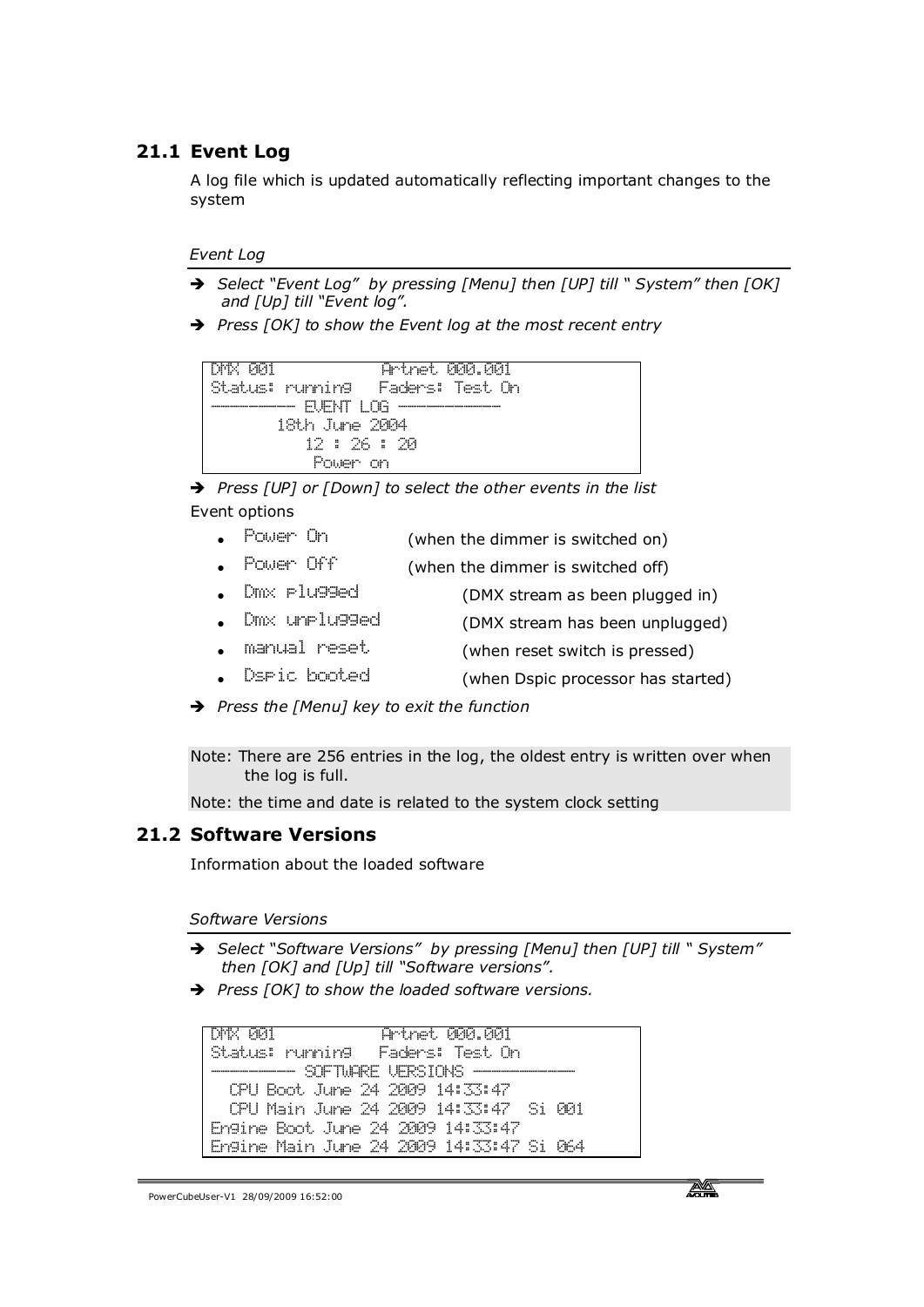### **21.3 Serial , MAC, & RDM ID's**

Shows the unique serial numbers of the dimmer.

*Serial , MAC, & RDM ID's*

- Ë *Select "Serial, Mac & RDM ID's" by pressing [Menu] then [UP] till " System" then [OK] and [Up] till "Serial, Mac & RDM ID's".*
- **→** Press [OK] to show the loaded software versions.



Ë *Press the [Menu] key to exit the function* Note: the above field can not be edited, they are factory set

### **21.4 System Status**

This screen shows information on the dimmer status and allows for a Fan test *System Status*

- Ë *Select "System Status" by pressing [Menu] then [UP] till " System status" then [OK] and [Up] till "System Status".*
- Ë *Press [OK] to show the Status Information*

```
DMX 001 Artnet 000.001
Status: running Faders: Test On 
    --------- SYSTEM STATUS ----------- 
 Sensors 23C 24C
FAN Speed 800 RPM
Over-Temp No
Messages 000234
Fan Test Ready Press OK to start
```
Ë *Press the [Menu] key to exit the function*

*OR*

- → Press the [OK] key to start the fan Test and observe the Fan speed going
- Ë *To stop the fan test press [OK] again*

### **21.5 Flicker Finder**

A tool to detect instability in the data stream, this may be used to detect flicker from DMX sources and or faders

#### *Flicker finders*

- Ë *Select "Flicker Finder" by pressing [Menu] then [UP] till " System information" then [OK] and [Up] till "Flicker Finder".*
- Ë *Press [OK] to show "Flicker Finder" information*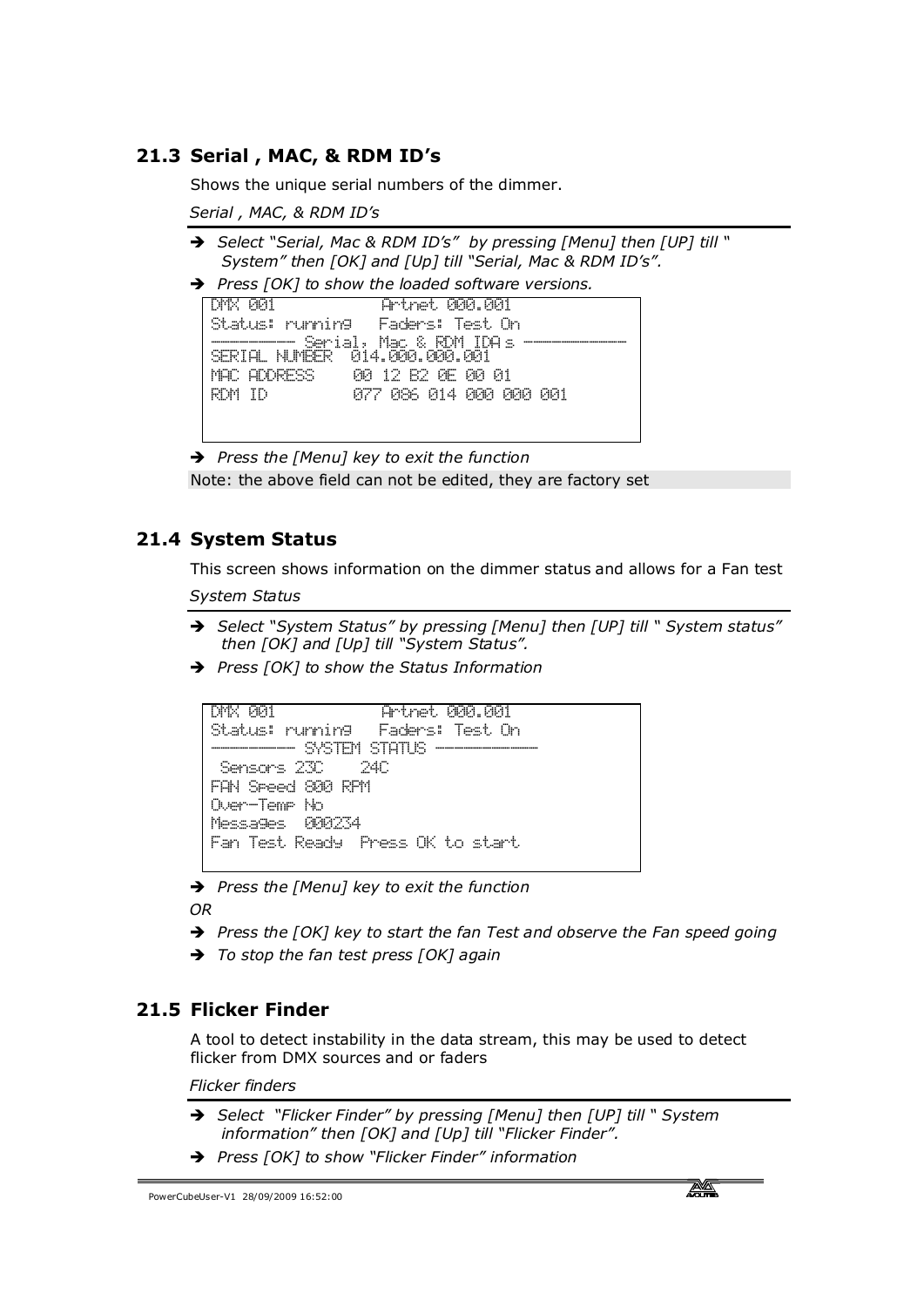```
DMX 001 Artnet 000.001
Status: running Faders: Test On 
   --------- Flicker Finder ----------- 
             Non flicker detected
```
When a change is detected of more than 1 bit the finder will stop and display a message

Ë *Press the [Menu] key to exit the function*

# **22. Wipe All**

*Clear User settings, and load default values*

- → *Press the [Menu] Key*
- → Press [UP] to select the "Wipe all" function and press [OK]

```
DMX 001
Status: running 
Faders: faders on 
  ----WIPE ALL --
Clear all User Data
Press Joystick to select 
Touch Menu to exit
```
- → Press [OK] To wipe all user settings and restore factory settings
- Ë *Press the [Menu] key to exit the function*

Note: Default values are

- DMX Start Address 001, Start address Line address mode
- ARTnet Universe 000 Start address 001, Start address line address
- All Channels have a Linear Curve selected
- All Channels have the Limit is reset to 0%
- All channels the pre/heat reset to 0%
- All memories are cleared
- Panel Lock is unlocked
- Three Phase mode selected

Note: The system log cannot be cleared

### **23. Panel Unlock**

*Gaining access when the panel lock is active* 

- **→** *Press the any Key*
- → Press [Left] or [Right] to select the desired digit field and [UP] or [Down] *to change the digit value.*
- Ë *press [OK] to Unlock the panel*

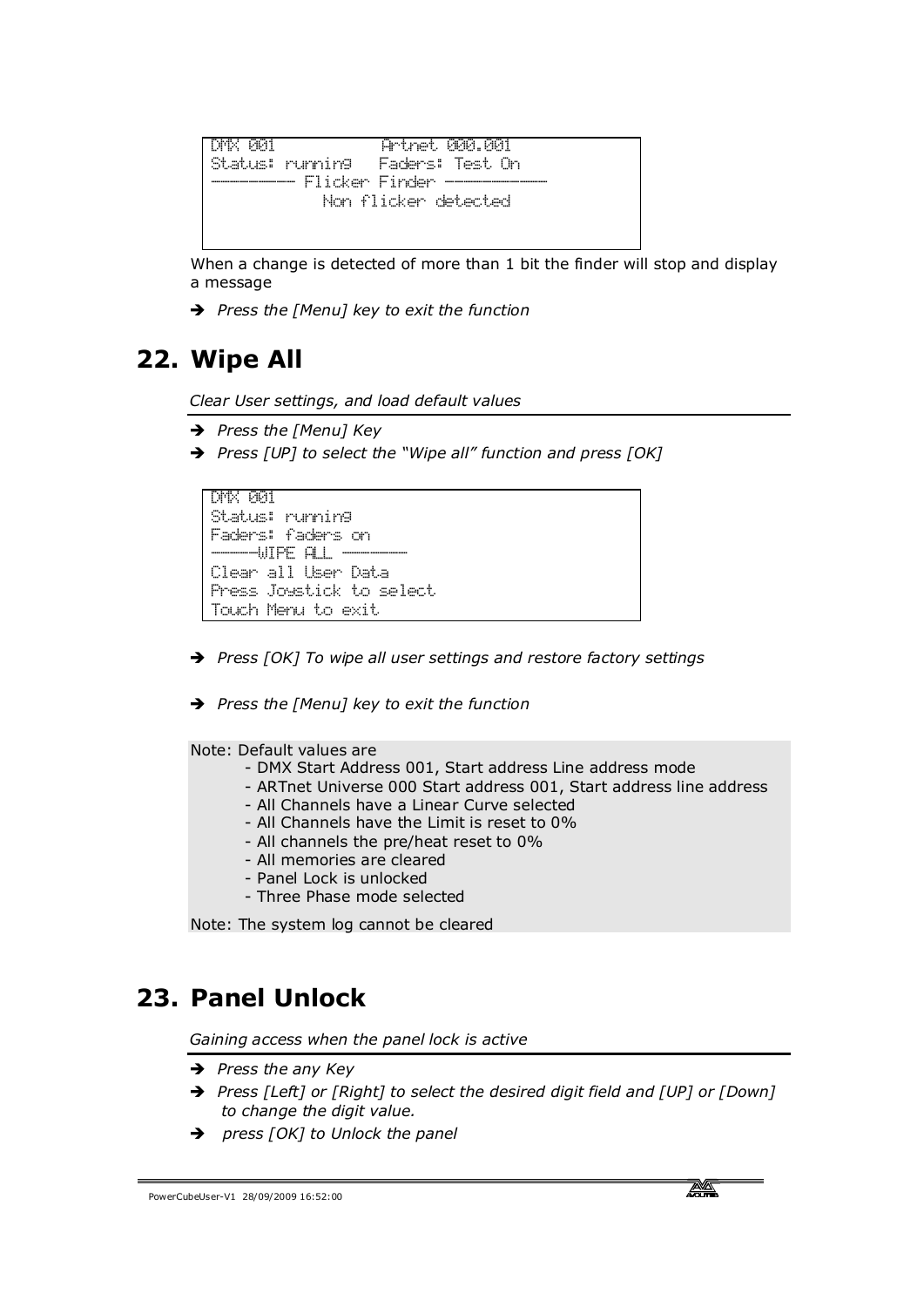| DMX 001 | Artret AAA.AA1                    |
|---------|-----------------------------------|
|         | Status: running - Faders: Test On |
|         | PANEL INLOCK                      |
|         | - и - и<br>Й<br>и                 |
|         | Panel is locked                   |
|         | Please Enter the code             |

Note: when activated (code non zero) the panel locks automatically after 1 minute of no user input

Note: code 2000 overrides any set code

# **24. Unlock DMX**

*Fade out locked DMX levels after a DMX stream has stopped*

- → Press the [Menu] Key
- Ë *Press [UP] to select the "Unlock DMX" function and press [OK]*

DMX 001 Artnet 000.001 Status: running Faders: Test On ----------------------------------- Fade Out the locked DMX? Press OK to unlock

- Ë *press [OK] to unlock the locked DMX*
- Ë *Press the [Menu] key to exit the function*

Note: the Unlock function fades out locked channels with a 5 seconds fade time

# **25. Software Upgrade**

*Updating the various software systems* 

- → Connect the Dimmer Using a Ethernet cable to a PC
- → Run the update application on the PC
- $\rightarrow$  Power up the dimmer and observe the upgrade process start

### **25.1 Future features**

Web interface

ArtNet 2

AvoTalk

### **25.2 System software limitations**

Entry here